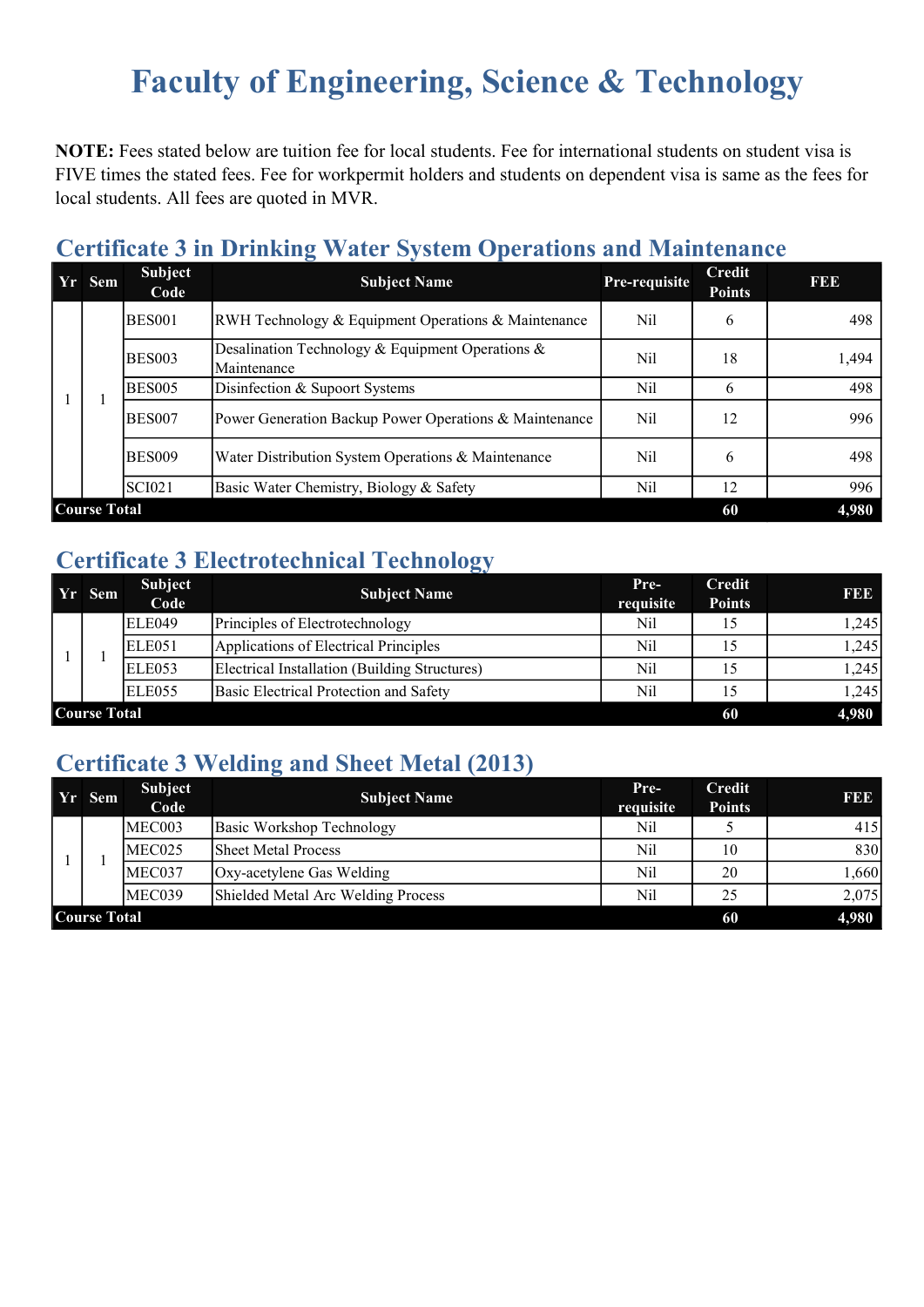### Certificate 3 in Engine Repair & Maintenance (2013)

|                                    | Yr Sem | <b>Subject</b><br>Code | <b>Subject Name</b>       | Pre-<br>requisite | <b>Credit</b><br><b>Points</b> | FEE   |  |
|------------------------------------|--------|------------------------|---------------------------|-------------------|--------------------------------|-------|--|
|                                    |        | MAT025                 | <b>Basic Mathematics</b>  | Nil               |                                | 415   |  |
|                                    |        | MEC001                 | Basic Engine Technology   | Nil               | 30                             | 2,490 |  |
|                                    |        | MEC003                 | Basic Workshop Technology | Nil               |                                | 415   |  |
|                                    |        | MEC013                 | Engine Practice           | Nil               | 15                             | 1,245 |  |
|                                    |        | <b>PHY005</b>          | Basic Material Science    | Nil               |                                | 415   |  |
| <b>Course Total</b><br>4,980<br>60 |        |                        |                           |                   |                                |       |  |

### Certificate 3 in Water Quality Laboratory Procedures

| Yr Sem                             | Subject<br>Code | <b>Subject Name</b>                                    | Pre-<br>requisite | Credit<br><b>Points</b> | 1993 |  |  |  |
|------------------------------------|-----------------|--------------------------------------------------------|-------------------|-------------------------|------|--|--|--|
|                                    | <b>BIO013</b>   | Biological/Bacteriological & Primary Nutrient Analysis | Nil               | 12                      | 996  |  |  |  |
|                                    | <b>SCI021</b>   | Basic Water Chemistry, Biology & Safety                | Nil               | 12                      | 996  |  |  |  |
|                                    | <b>SCI023</b>   | Water Quality Sampling Methods                         | Nil               | b                       | 498  |  |  |  |
|                                    | <b>SCI025</b>   | Physicochemical Analysis                               | Nil               | 12                      | 996  |  |  |  |
|                                    | <b>SCI027</b>   | Data Analysis & Interpretation                         | Nil               | 12                      | 996  |  |  |  |
|                                    | <b>SCI029</b>   | Laboratory Safety & Maintenance                        | Nil               | b                       | 498  |  |  |  |
| <b>Course Total</b><br>4,980<br>60 |                 |                                                        |                   |                         |      |  |  |  |

## Advanced Certificate in Engine Repair & Maintenance

|                | Yr Sem              | <b>Subject</b><br>Code | <b>Subject Name</b>                                      | Pre-<br>requisite | <b>Credit</b><br><b>Points</b> | FEE    |
|----------------|---------------------|------------------------|----------------------------------------------------------|-------------------|--------------------------------|--------|
|                |                     | <b>CPT001</b>          | Introduction to Computing                                | Nil               | 10                             | 830    |
|                |                     | <b>GEN003</b>          | <b>Study Skills</b>                                      | <b>Nil</b>        | 6                              | 348    |
|                |                     | <b>MAT005</b>          | <b>Engineering Mathematics</b>                           | <b>Nil</b>        | 10                             | 830    |
|                | 1                   | MEC005                 | <b>Engineering Drawing</b>                               | Nil               | 12                             | 996    |
|                |                     | MEC033                 | Workshop Technology                                      | <b>Nil</b>        | 12                             | 996    |
|                |                     | <b>PHY003</b>          | <b>Engineering Science</b>                               | Nil               | 10                             | 830    |
|                |                     |                        |                                                          |                   | <b>Semester Total</b>          | 4,830  |
|                | $\overline{2}$      | <b>CPT005</b>          | Computer Assisted Design A                               | Nil               | 15                             | 1,245  |
|                |                     | MEC041                 | Engineering Science II - Engine Repair                   | Nil               | 5                              | 415    |
|                |                     | MEC047                 | Material Science                                         | Nil               | 5                              | 415    |
|                |                     | MEC079                 | Workshop Technology II- Welding, Machining & Fabrication | Nil               | 10                             | 830    |
|                |                     | MEC059                 | Engine Technology I                                      | <b>Nil</b>        | 30                             | 2,490  |
|                |                     | <b>Semester Total</b>  |                                                          |                   | 5,395                          |        |
|                |                     | <b>CPT007</b>          | Computer Assisted Design B                               | Nil               | 10                             | 830    |
|                |                     | MEC061                 | Engine Technology II                                     | <b>Nil</b>        | 30                             | 2,490  |
| $\overline{2}$ | $\mathcal{E}$       | MEC077                 | <b>Fluid Power</b>                                       | Nil               | 5                              | 415    |
|                |                     | MEC007                 | Marine Auxiliary Machines                                | Nil               | 10                             | 830    |
|                |                     | MEC073                 | Project - Engine Repair                                  | Nil               | 5                              | 415    |
|                |                     |                        | <b>Semester Total</b>                                    |                   |                                | 4,980  |
|                | <b>Course Total</b> |                        |                                                          |                   | 185                            | 15,205 |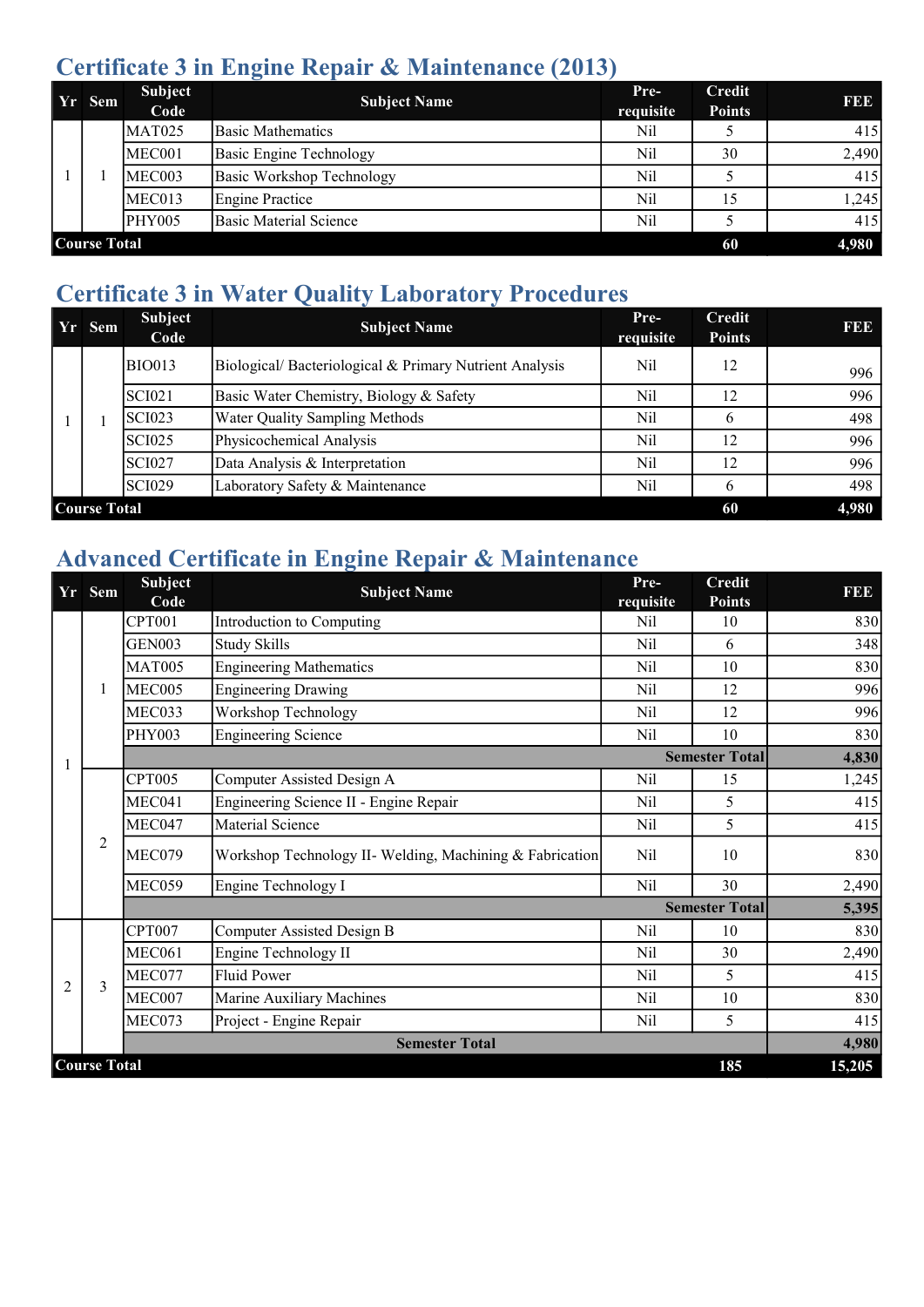### Advanced Certificate in Electrical & Electronics Engineering

| Yr             | <b>Sem</b>          | <b>Subject</b><br>Code | <b>Subject Name</b>            | Pre-<br>requisite | <b>Credit</b><br><b>Points</b> | FBE    |
|----------------|---------------------|------------------------|--------------------------------|-------------------|--------------------------------|--------|
|                |                     | <b>MAT005</b>          | <b>Engineering Mathematics</b> | Nil               | 10                             | 830    |
|                |                     | <b>PHY003</b>          | <b>Engineering Science</b>     | Nil               | 10                             | 830    |
|                |                     | MEC005                 | <b>Engineering Drawing</b>     | Nil               | 12                             | 996    |
|                |                     | MEC033                 | Workshop Technology            | Nil               | 12                             | 996    |
|                |                     | <b>GEN033</b>          | <b>Study Skills</b>            | Nil               | 6                              | 348    |
|                |                     | CPT001                 | Introduction to Computing      | Nil               | 10                             | 830    |
|                |                     |                        |                                |                   | <b>Semester Total</b>          | 4,830  |
|                |                     | <b>CPT005</b>          | Computer Assisted Design A     | Nil               | 15                             | 1,245  |
|                |                     | <b>ELE001</b>          | <b>Electrical Technology</b>   | Nil               | 15                             | 1,245  |
|                | 2                   | ELE003                 | <b>Electrical Installation</b> | Nil               | 15                             | 1,245  |
|                |                     | <b>ELE005</b>          | <b>Electronic Fundamentals</b> | Nil               | 15                             | 1,245  |
|                |                     |                        |                                |                   | <b>Semester Total</b>          | 4,980  |
|                |                     | <b>ELE009</b>          | <b>Electrical Machines</b>     | Nil               | 15                             | 1,245  |
|                |                     | <b>ELE011</b>          | <b>Electronic Circuits</b>     | Nil               | 15                             | 1,245  |
| $\overline{2}$ | 3                   | <b>ELE013</b>          | <b>Consumer Electronics 1</b>  | Nil               | 15                             | 1,245  |
|                |                     | <b>ELE015</b>          | <b>Digital Electronics</b>     | Nil               | 15                             | 1,245  |
|                |                     |                        |                                |                   | <b>Semester Total</b>          | 4,980  |
|                | <b>Course Total</b> |                        |                                |                   | 180                            | 15,620 |

### Advanced Certificate in Welding & Metal Fabrication

|                |                     | Yr Sem Subject | <b>Subject Name</b>                   | Pre-       | <b>Credit</b>         | FDD    |
|----------------|---------------------|----------------|---------------------------------------|------------|-----------------------|--------|
|                |                     | Code           |                                       | requisite  | <b>Points</b>         |        |
|                |                     | <b>MAT005</b>  | <b>Engineering Mathematics</b>        | Nil        | 10                    | 830    |
|                |                     | <b>PHY003</b>  | <b>Engineering Science</b>            | Nil        | 10                    | 830    |
|                |                     | MEC005         | <b>Engineering Drawing</b>            | Nil        | 12                    | 996    |
|                | 1                   | MEC033         | Workshop Technology                   | Nil        | 12                    | 996    |
|                |                     | <b>GEN003</b>  | <b>Study Skills</b>                   | Nil        | 6                     | 348    |
|                |                     | <b>CPT001</b>  | Introduction to Computing             | Nil        | 10                    | 830    |
|                |                     |                |                                       |            | <b>Semester Total</b> | 4,830  |
|                | $\overline{2}$      | <b>MEC065</b>  | SMA Welding process - 1               | Nil        | 20                    | 1,660  |
|                |                     | MEC049         | Oxy-acetylene gas welding process - 1 | Nil        | 10                    | 830    |
|                |                     | MEC055         | Sheet metal process                   | <b>Nil</b> | 10                    | 830    |
|                |                     | MEC047         | Material Science                      | Nil        | 10                    | 830    |
|                |                     | <b>CPT005</b>  | CAD A                                 | <b>Nil</b> | 15                    | 1,245  |
|                |                     |                |                                       |            | <b>Semester Total</b> | 5,395  |
|                |                     | <b>MEC067</b>  | SMA Welding process - 2               | Nil        | 20                    | 1,660  |
|                |                     | MEC071         | Oxy-acetylene gas welding process - 2 | Nil        | 10                    | 830    |
| $\overline{2}$ | 3                   | MEC063         | Sheet metal productions               | Nil        | 10                    | 830    |
|                |                     | MEC081         | Project work                          | <b>Nil</b> | 10                    | 830    |
|                |                     | <b>CPT007</b>  | CAD <sub>B</sub>                      | Nil        | 10                    | 830    |
|                |                     |                |                                       |            | <b>Semester Total</b> | 4,980  |
|                | <b>Course Total</b> |                |                                       |            | 185                   | 15,205 |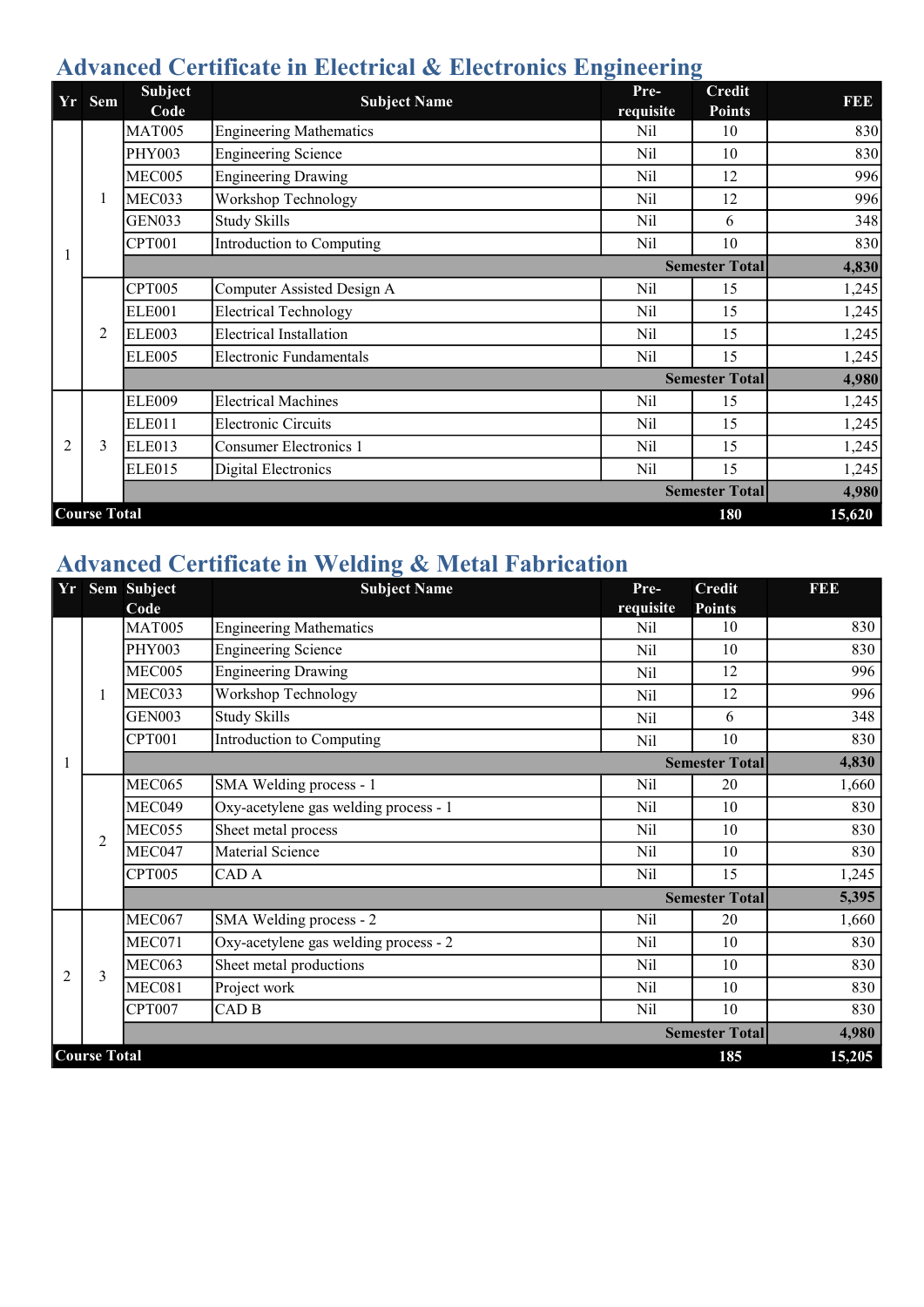## Advanced Certificate in Information Technology (2020)

| Yr                         | <b>Sem</b>     | <b>Subject</b><br>Code | <b>Subject Name</b>             | Pre-<br>requisite | <b>Credit</b><br><b>Points</b> | <b>RBD</b> |  |
|----------------------------|----------------|------------------------|---------------------------------|-------------------|--------------------------------|------------|--|
|                            |                | CPT015                 | <b>IT</b> Essentials            | Nil               | 15                             | 1,245      |  |
|                            |                | <b>ENG017</b>          | English 1                       | Nil               | 15                             | 870        |  |
|                            | $\mathbf{1}$   | <b>CPT023</b>          | Fundamentals of Programming     | Nil               | 15                             | 1,245      |  |
|                            |                | <b>MAT033</b>          | Mathematics                     | Nil               | 15                             | 1,245      |  |
|                            |                |                        |                                 |                   | <b>Semester Total</b>          | 4,605      |  |
|                            |                | <b>BIS101</b>          | <b>Information Systems</b>      | Nil               | 15                             | 1,245      |  |
|                            |                | <b>CPT113</b>          | Multimedia Technology           | Nil               | 15                             | 1,245      |  |
|                            | $\overline{2}$ | <b>CPT103</b>          | <b>Applications Development</b> | Nil               | 15                             | 1,245      |  |
|                            |                | <b>MGT013</b>          | Introduction to Management      | Nil               | 15                             | 1,320      |  |
|                            |                |                        |                                 |                   | <b>Semester Totall</b>         | 5,055      |  |
| <b>Course Total</b><br>120 |                |                        |                                 |                   |                                |            |  |

# Diploma in Information Technology

|                            | Yr Sem | Subject<br>Code | <b>Subject Name</b>                   | Pre-<br>requisite        | <b>Credit</b><br><b>Points</b> | <b>REE</b> |  |
|----------------------------|--------|-----------------|---------------------------------------|--------------------------|--------------------------------|------------|--|
|                            |        | <b>MAT103</b>   | Discrete Mathematics                  | Nil                      | 15                             | 1,245      |  |
|                            |        | <b>CPT111</b>   | Introduction to Programming           | Nil                      | 15                             | 1,245      |  |
|                            |        | CPT223          | System Analysis and Design            | Nil                      | 15                             | 1,245      |  |
|                            |        | CPT211          | Database Systems                      | Nil                      | 15                             | 1,245      |  |
|                            |        |                 |                                       |                          | <b>Semester Totall</b>         | 4,980      |  |
|                            |        | <b>CPT129</b>   | <b>ICT</b> for Development            | Nil                      | 15                             | 1,245      |  |
|                            |        | CPT107          | Data Communications and<br>Networking | Nil                      | 15                             | 1,245      |  |
|                            | 2      | CPT117          | Visual Basic Programming              | <b>CPT111</b>            | 15                             | 1,245      |  |
|                            |        | CPT221          | <b>Information Technology Project</b> | CPT211,<br><b>CPT223</b> | 15                             | 1,245      |  |
|                            |        |                 |                                       |                          | <b>Semester Total</b>          | 4,980      |  |
| <b>Course Total</b><br>120 |        |                 |                                       |                          |                                |            |  |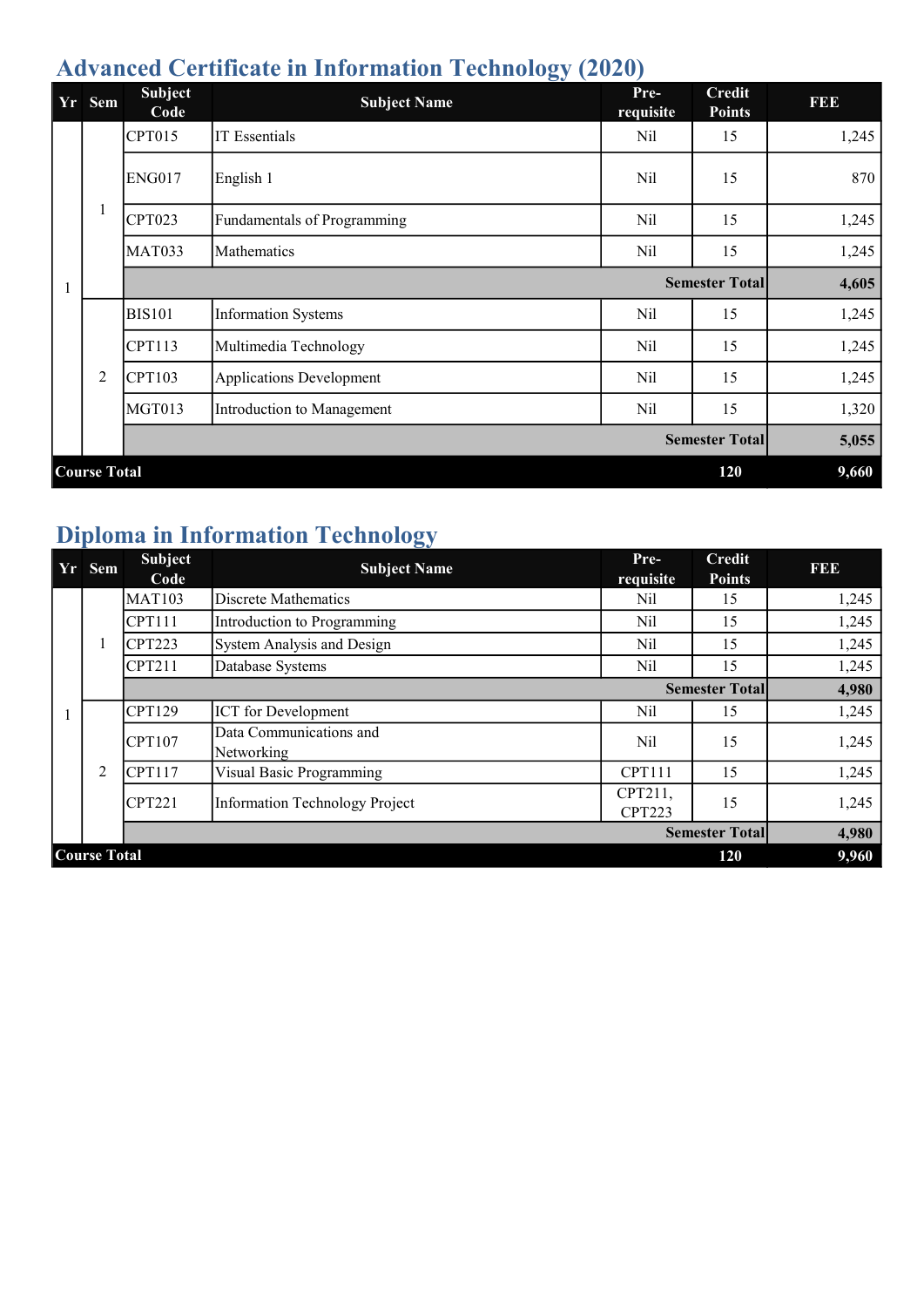# Bachelor of Arts in Interior Design

|   | Yr Sem              | Code           | <b>Title</b>                         | Pre-<br>requisite  | <b>Credit</b><br>Point | I 31 31 3                |
|---|---------------------|----------------|--------------------------------------|--------------------|------------------------|--------------------------|
|   |                     | <b>ARC117</b>  | Interior Design 1                    | Nil                | 15                     | 1,245                    |
|   |                     | <b>ARC101</b>  | Architectural Communication 1        | Nil                | 12                     | 996                      |
|   |                     | ARC111         | Environment & Culture 1              | Nil                | 12                     | 996                      |
|   | 1                   | <b>BES101</b>  | <b>Building Materials</b>            | Nil                | 12                     | 996                      |
|   |                     | <b>BES105</b>  | Construction 1                       | Nil                | 12                     | 996                      |
|   |                     | <b>ENG015</b>  | English for Academic Purpose         | Nil                | $\theta$               |                          |
| 1 |                     |                |                                      |                    | <b>Semester Total</b>  | 5,229                    |
|   |                     | <b>ARC119</b>  | Interior Design 2                    | <b>ARC117</b>      | 15                     | 1,245                    |
|   |                     | <b>ARC103</b>  | <b>Architectural Communication 2</b> | <b>ARC101</b>      | 12                     | 996                      |
|   |                     | <b>ARC113</b>  | Environment & Culture 2              | <b>ARC111</b>      | 12                     | 996                      |
|   | 2                   | <b>BES117</b>  | <b>Building Science 1</b>            | Nil                | 12                     | 996                      |
|   |                     | <b>BES107</b>  | Construction 2                       | <b>BES105</b>      | 12                     | 996                      |
|   |                     | DHI113         | Dhivehi for Professionals            | Nil                | $\theta$               | $\overline{\phantom{0}}$ |
|   |                     |                |                                      |                    | <b>Semester Total</b>  | 5,229                    |
|   |                     | <b>ARC211</b>  | Interior Design 3                    | <b>ARC119</b>      | 15                     | 1,245                    |
|   |                     | <b>ARC203</b>  | Architectural Communication 3        | <b>ARC103</b>      | 12                     | 996                      |
|   | 3                   | <b>BES211</b>  | Environment & Culture 3              | <b>ARC113</b>      | 12                     | 996                      |
|   |                     | <b>BES221</b>  | Professional Practice 1              | Nil                | 12                     | 996                      |
|   |                     | <b>BES103</b>  | <b>Building Services 1</b>           | Nil                | 12                     | 996                      |
| 2 |                     |                |                                      |                    | <b>Semester Total</b>  | 5,229                    |
|   |                     | <b>ARC213</b>  | <b>Interior Design 4</b>             | <b>ARC211</b>      | 15                     | 1,245                    |
|   |                     | <b>ARC205</b>  | Architectural Communication 4        | <b>ARC203</b>      | 12                     | 996                      |
|   | 4                   | <b>BES251</b>  | <b>Building Science 2</b>            | <b>BES117</b>      | 12                     | 996                      |
|   |                     | <b>ARC215</b>  | Color theory                         | Nil                | 12                     | 996                      |
|   |                     |                | Elective*                            | Nil                | 12                     | 996                      |
|   |                     |                |                                      |                    | <b>Semester Total</b>  | 5,229                    |
|   |                     | <b>ARC309</b>  | Interior Design 5                    | <b>ARC213</b>      | 15                     | 1,245                    |
|   |                     | <b>ARC 303</b> | Architectural Communication 5        | <b>ARC205</b>      | 12                     | 996                      |
|   | 5                   | <b>CAP301</b>  | Furniture Design workshop            | Nil                | 12                     | 996                      |
|   |                     | <b>ARC311</b>  | Research Methodology                 | Nil                | 12                     | 996                      |
| 3 |                     | <b>BES339</b>  | <b>Building Science 3</b>            | <b>BES251</b>      | 12                     | 996                      |
|   |                     |                |                                      |                    | <b>Semester Total</b>  | 5,229                    |
|   |                     | ARC313         | Interior Design 6                    | <b>RC309, ARC3</b> | 20                     | 1,660                    |
|   | 6                   | <b>ARC315</b>  | Directed Research                    | <b>ARC311</b>      | 20                     | 1,660                    |
|   |                     | <b>MGT231</b>  | Project Management                   | Nil                | 12                     | 1,056                    |
|   |                     |                |                                      |                    | <b>Semester Total</b>  | 4,376                    |
|   | <b>Course Total</b> |                |                                      |                    | 367                    | 30,521                   |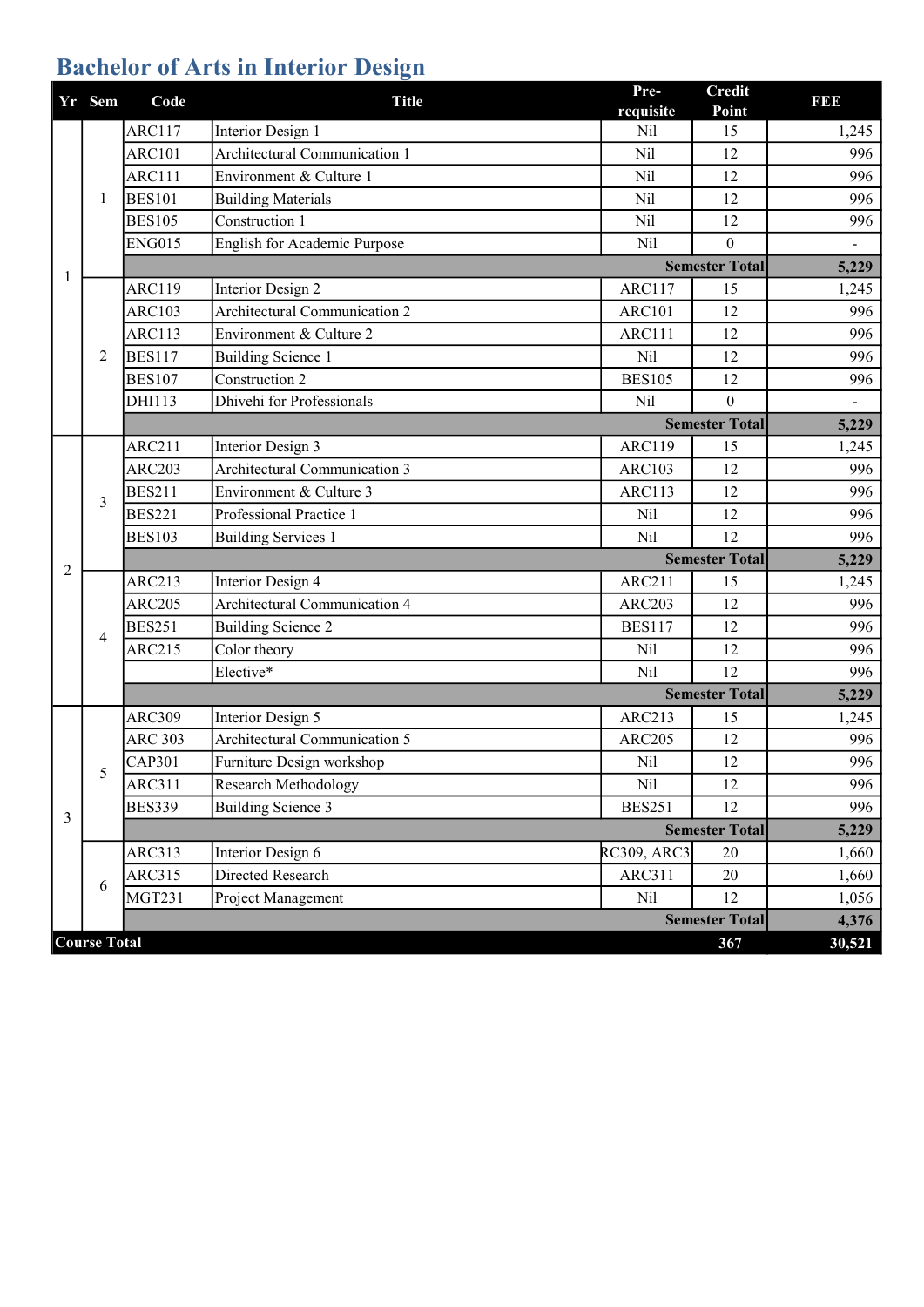# Bachelor of Arts in Architectural Design

|   | Yr Sem              | <b>Subject</b><br>Code               | <b>Subject Name</b>                     | Pre-requisite                       | <b>Credit</b><br><b>Points</b> | <b>RBB</b> |
|---|---------------------|--------------------------------------|-----------------------------------------|-------------------------------------|--------------------------------|------------|
|   |                     | <b>ARC101</b>                        | <b>Architectural Communications I</b>   | Nil                                 | 12                             | 996        |
|   |                     | <b>ARC107</b>                        | Architectural Design Project I          | Nil                                 | 15                             | 1,245      |
|   |                     | <b>ARC111</b>                        | <b>Environment and Culture I</b>        | Nil                                 | 12                             | 996        |
|   | 1                   | <b>BES101</b>                        | <b>Building Materials</b>               | Nil                                 | 12                             | 996        |
|   |                     | <b>BES105</b>                        | Construction I                          | Nil                                 | 12                             | 996        |
|   |                     | <b>ENG015</b>                        | English for Academic Purpose            | Nil                                 | $\mathbf{0}$                   |            |
|   |                     |                                      | <b>Semester Total</b>                   |                                     |                                | 5,229      |
| 1 |                     | <b>ARC103</b>                        | Architectural Communications II         | <b>ARC101</b>                       | 12                             | 996        |
|   |                     | <b>ARC105</b>                        | Architectural Technologies I            | BES101,<br><b>BES105</b>            | 12                             | 996        |
|   |                     | <b>ARC109</b>                        | Architectural Design Project II         | <b>ARC107</b>                       | 15                             | 1,245      |
|   | 2                   | <b>ARC113</b>                        | Environment and Culture II              | <b>ARC111</b>                       | 12                             | 996        |
|   |                     | <b>BES107</b>                        | Construction II                         | Nil                                 | 12                             | 996        |
|   |                     | DHI113                               | Dhivehi for Professionals               | Nil                                 | $\overline{0}$                 |            |
|   |                     |                                      | <b>Semester Total</b>                   |                                     |                                | 5,229      |
|   |                     | <b>ARC201</b>                        | Architectural Design Project III        | <b>ARC109</b>                       | 15                             | 1,245      |
|   |                     | <b>ARC203</b>                        | <b>Architectural Communications III</b> | <b>ARC103</b>                       | 12                             | 996        |
|   |                     | <b>BES103</b>                        | <b>Building Services I</b>              | Nil                                 | 12                             | 996        |
|   | 3                   | <b>BES211</b>                        | <b>Environment and Culture III</b>      | <b>ARC113</b>                       | 12                             | 996        |
|   |                     | <b>IXP123</b>                        | Professional Industrial<br>Experience I | Nil                                 | $\theta$                       |            |
|   |                     | <b>BES221</b>                        | Professional Practice I                 | Nil                                 | 12                             | 996        |
| 2 |                     |                                      | <b>Semester Total</b>                   |                                     |                                | 5,229      |
|   |                     | <b>EXIT:</b> Diploma in Architecture |                                         |                                     | 177                            | 15,687     |
|   | 4                   | <b>ARC205</b>                        | <b>Architectural Communications IV</b>  | <b>ARC203</b>                       | 12                             | 996        |
|   |                     | <b>ARC207</b>                        | Architectural Design Project IV         | <b>ARC201</b>                       | 20                             | 1,660      |
|   |                     | <b>BES203</b>                        | <b>Construction III</b>                 | Nil                                 | 12                             | 996        |
|   |                     | <b>BES243</b>                        | Environment and Culture IV              | <b>BES211</b>                       | 12                             | 996        |
|   |                     |                                      | <b>Semester Total</b>                   |                                     |                                | 4,648      |
|   |                     | <b>ARC115</b>                        | Architectural Technologies II           | ARC105,<br>BES107,<br><b>BES103</b> | 12                             | 996        |
|   |                     | <b>ARC301</b>                        | Architectural Design Project VI         | <b>ARC207</b>                       | 15                             | 1,245      |
|   | 5                   | <b>ARC303</b>                        | Architectural Communications V          | <b>ARC205</b>                       | 12                             | 996        |
|   |                     | <b>ARC305</b>                        | Environment and Culture V               | <b>BES243</b>                       | 12                             | 996        |
|   |                     | <b>BES245</b>                        | Professional Practice II                | <b>BES221</b>                       | 12                             | 996        |
| 3 |                     |                                      | <b>Semester Total</b>                   |                                     |                                | 5,229      |
|   |                     | <b>ARC209</b>                        | Architectural Technologies III          | <b>ARC115</b>                       | 12                             | 996        |
|   |                     |                                      | Architectural Elective 1                | Nil                                 | 12                             | 996        |
|   |                     | <b>ARC307</b>                        | Architectural Design Project VI         | <b>ARC301</b>                       | 20                             | 1,660      |
|   | 6                   | <b>BES317</b>                        | Professional Practice III               | <b>BES245</b>                       | 12                             | 996        |
|   |                     |                                      | Professional Industrial                 |                                     |                                |            |
|   |                     | <b>IXP305</b>                        | Experience II                           | Nil                                 | $\boldsymbol{0}$               |            |
|   |                     |                                      | <b>Semester Total</b>                   |                                     |                                | 4,648      |
|   | <b>Course Total</b> |                                      |                                         |                                     | 364                            | 30,212     |

#### List of Electives (Choose 1 from the list below)

| # | Subject<br>Code | Subject name                   | Pre-requisites | Credit<br><b>Points</b> | <b>BBB</b> |
|---|-----------------|--------------------------------|----------------|-------------------------|------------|
|   | <b>BES249</b>   | Contruction Project Management | Nil            |                         | 996        |
|   | <b>BES117</b>   | Building Science 1             | Nil            | 12                      | 996        |
|   | MGT231          | Project Management             | Nil            |                         | 996        |
|   | CAP301          | Furniture Design workshop      | Nil            |                         | 996        |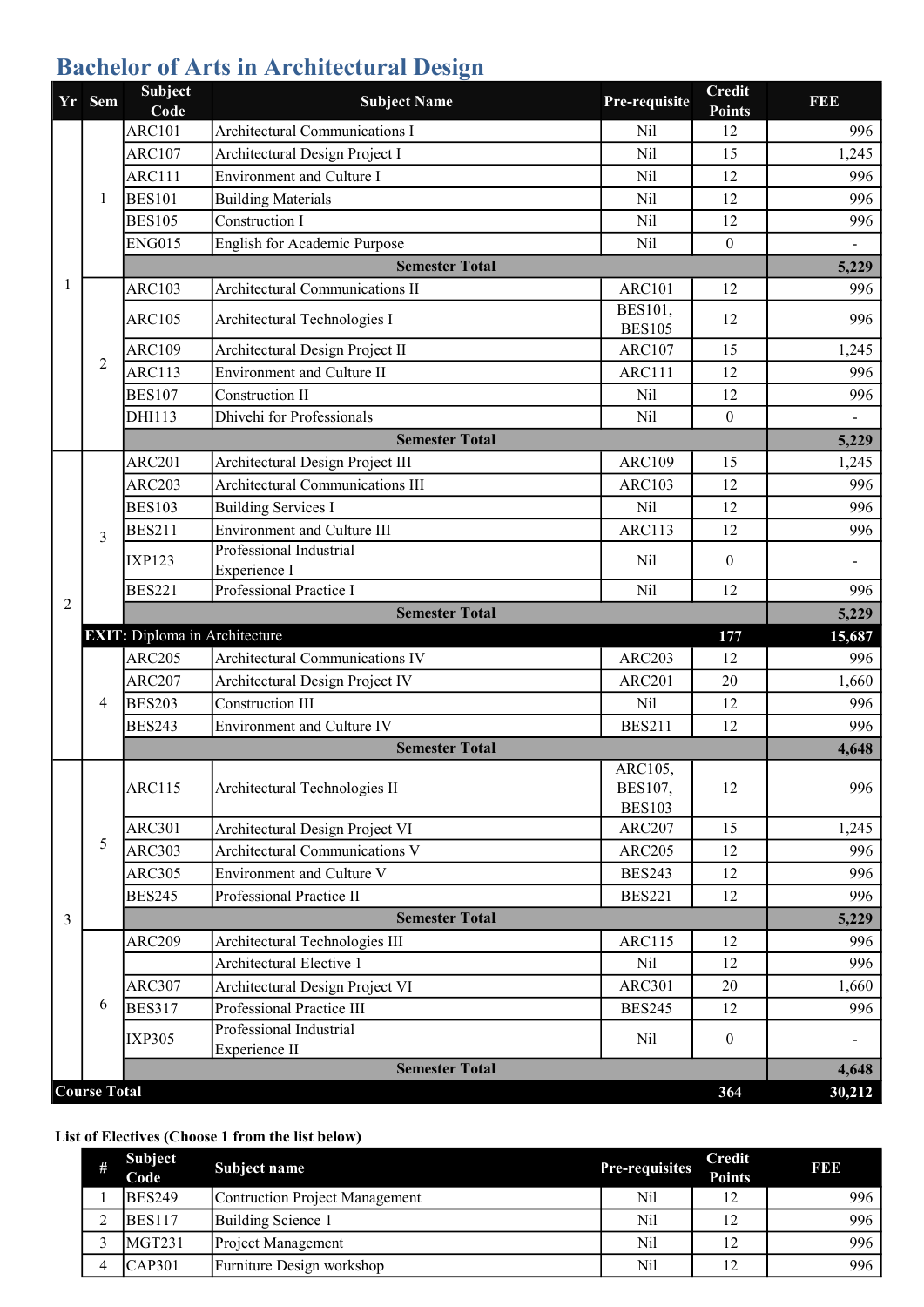|                | Yr Sem | Code                           | <b>Title</b>                                  | Pre-<br>requisite               | <b>Credit</b><br>Point | I 31 31 3                                                                                    |
|----------------|--------|--------------------------------|-----------------------------------------------|---------------------------------|------------------------|----------------------------------------------------------------------------------------------|
|                |        | <b>MAT123</b>                  | <b>Engineering Mathematics I</b>              | Nil                             | 12                     | 996                                                                                          |
|                |        | PHY111                         | Physics                                       | Nil                             | 12                     | 996                                                                                          |
|                |        | <b>CPT137</b>                  | Computing for Engineering                     | Nil                             | 12                     | 996                                                                                          |
|                | 1      | <b>CHE107</b>                  | Material Science and Chemistry                | Nil                             | 12                     | 996                                                                                          |
|                |        | <b>ENG131</b>                  | <b>English for Academic Purposes</b>          | Nil                             | 15                     | 870<br>996<br>4,980<br>5,040<br>1,245<br>5,063<br>996<br>996<br>996<br>4,980<br>830<br>1,660 |
| 1              |        | <b>Semester Total</b>          |                                               |                                 | 63                     | 4,854                                                                                        |
|                |        | <b>MAT125</b>                  | <b>Engineering Mathematics II</b>             | <b>MAT123</b>                   | 12                     | 996                                                                                          |
|                |        | <b>BES109</b>                  | Drawing and Setting Out                       | Nil                             | 12                     | 996                                                                                          |
|                | 2      | PHY105                         | Statics and Mechanics of Solids               | <b>MAT123</b>                   | 12                     | 996                                                                                          |
|                |        | <b>BES101</b>                  | <b>Building Materials</b>                     | Nil                             | 12                     |                                                                                              |
|                |        | <b>BES105</b>                  | Comstruction 1                                | Nil                             | 12                     | 996                                                                                          |
|                |        | <b>Semester Total</b>          |                                               |                                 | 60                     |                                                                                              |
|                |        | PHY109                         | Mechanics of Solids                           | <b>PHY105</b>                   | 12                     | 996                                                                                          |
|                |        | <b>MGT129</b>                  | Basic Management and Marketing                | Nil                             | 12                     | 1,056                                                                                        |
|                | 3      | <b>BES107</b>                  | Construction II                               | <b>BES105</b>                   | 12                     | 996                                                                                          |
|                |        | <b>BES215</b>                  | Land Surveying I                              | <b>BES109</b>                   | 12                     | 996                                                                                          |
|                |        | <b>MAT215</b>                  | <b>Engineering Mathematics III</b>            | <b>MAT125</b>                   | 12                     | 996                                                                                          |
| 2              |        | <b>Semester Total</b>          |                                               |                                 | 60                     | 830<br>996<br>996                                                                            |
|                |        | <b>BES103</b>                  | <b>Building Services I</b>                    | <b>BES105</b>                   | 10                     |                                                                                              |
|                |        | <b>BES249</b>                  | <b>Contruction Project Management</b>         | <b>MGT129</b>                   | 12                     |                                                                                              |
|                | 4      | <b>BES227</b>                  | <b>Structural Analysis</b>                    | PHY105                          | 12                     |                                                                                              |
|                |        | <b>BES229</b>                  | Structural Design I                           | PHY105                          | 15                     |                                                                                              |
|                |        | <b>BES305</b>                  | Land Surveying II                             | <b>BES215</b>                   | 12                     | 996                                                                                          |
|                |        | <b>Semester Total</b>          |                                               |                                 | 61                     |                                                                                              |
|                |        | <b>BES319</b>                  | <b>Statics of Engineering</b>                 | <b>MAT125</b>                   | 12                     | 996                                                                                          |
|                |        | <b>BES311</b>                  | Hydraulics                                    | PHY105                          | 12                     |                                                                                              |
|                | 5      | <b>BES323</b>                  | Geotechnical Engineering                      | PHY105                          | 12                     |                                                                                              |
|                |        | <b>BES203</b>                  | <b>Construction III</b>                       | <b>BES107</b>                   | 12                     | 996                                                                                          |
|                |        | <b>BES325</b>                  | <b>Engineering Computations</b>               | <b>MAT127</b>                   | 12                     |                                                                                              |
|                |        | <b>Semester Total</b>          |                                               |                                 | 60                     |                                                                                              |
| 3              |        | <b>BES327</b>                  | Hydrology                                     | PHY105                          | 12                     | 996                                                                                          |
|                |        | <b>BES337</b>                  | Design of Steel Structures                    | PHY105,                         | 15                     | 1,245                                                                                        |
|                |        |                                |                                               | <b>BES227</b><br><b>BES229,</b> |                        |                                                                                              |
|                | 6      | <b>BES331</b>                  | <b>Engineering Project I</b>                  | <b>BES227</b>                   | 10                     |                                                                                              |
|                |        | <b>BES335</b>                  | <b>Building Services II</b>                   | <b>BES105</b>                   | 10                     | 830                                                                                          |
|                |        | <b>BES333</b>                  | Waste Water Engineering                       | <b>BES203</b>                   | 12                     | 996                                                                                          |
|                |        | <b>Semester Total</b>          |                                               |                                 | 59                     | 4,897                                                                                        |
|                |        | <b>BES401</b>                  | <b>Engineering Project II</b>                 | <b>BES331</b>                   | 10                     | 830                                                                                          |
|                |        | <b>BES403</b>                  | Thesis I                                      | Nil                             | 20                     |                                                                                              |
|                | 7      | <b>BES405</b>                  | Sustainable Transport and Highway Engineering | <b>BES323</b>                   | 15                     | 1,245                                                                                        |
|                |        | <b>BES407</b>                  | <b>Estimating and Contracting</b>             | Nil                             | 15                     | 1,245                                                                                        |
|                |        | <b>Semester Total</b>          |                                               |                                 | 60                     | 4,980                                                                                        |
| $\overline{4}$ |        | <b>BES409</b>                  | Coastal Engineering                           | BES203,<br><b>BES327</b>        | 15                     | 1,245                                                                                        |
|                |        | <b>BES411</b>                  | Thesis II                                     | <b>BES403</b>                   | 20                     | 1,660                                                                                        |
|                | 8      | LAW017                         | General Principles of Law I                   | Nil                             | 12                     | 1,056                                                                                        |
|                |        | DHI113                         | Dhivehi for Professionals                     | Nil                             | 15                     | 870                                                                                          |
|                |        | <b>Semester Total</b>          |                                               |                                 | 62                     | 4,831                                                                                        |
|                |        | <b>Total number of credits</b> |                                               |                                 | 485                    | 39,625                                                                                       |

## BACHELOR OF CIVIL ENGINEERING (HONOURS)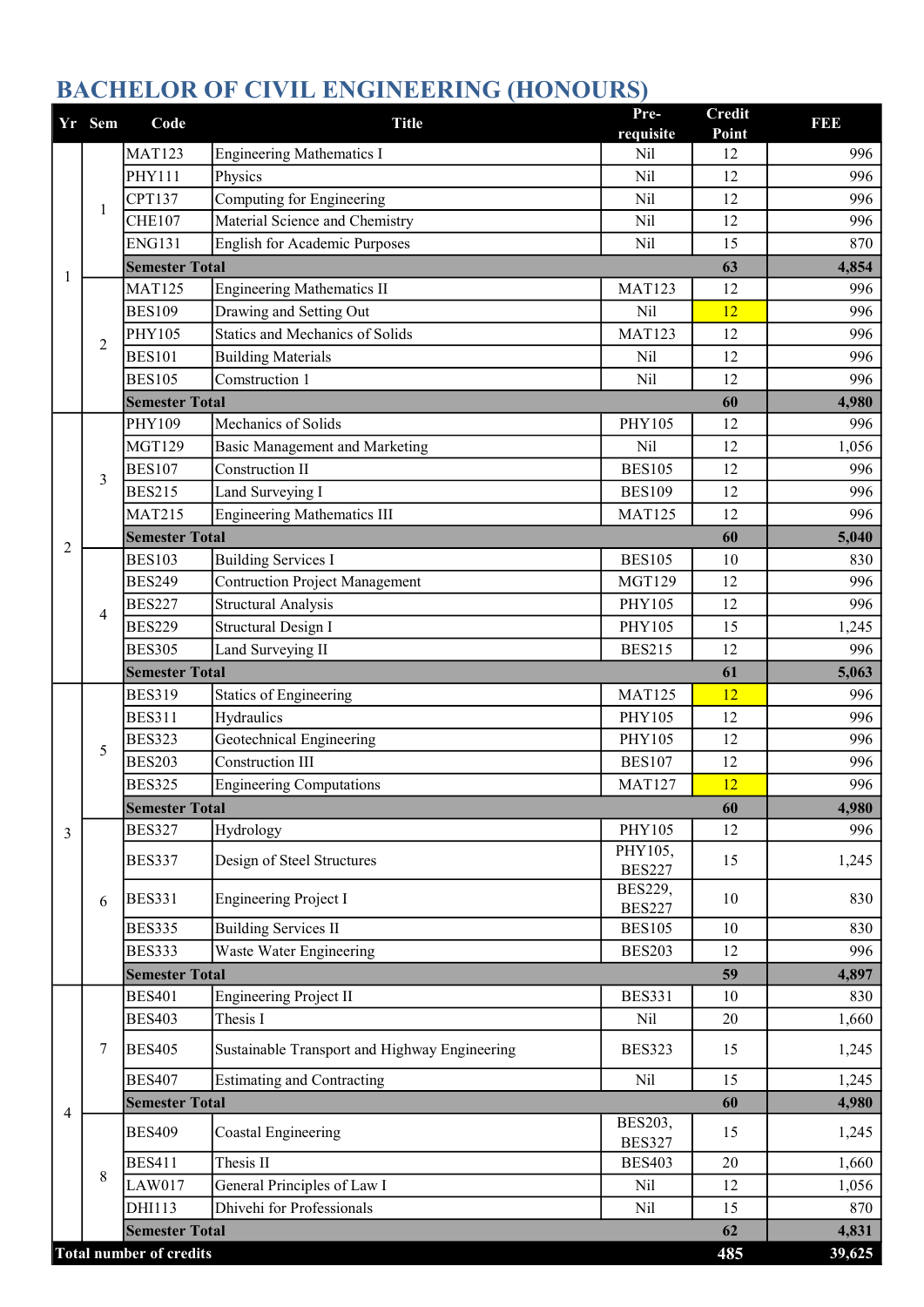# Bachelor of Computer Science

| Yr | Sem | <b>Subject</b><br>Code         | Subject name                    | Pre-<br>requisites | <b>Credit</b><br><b>Points</b> | <b>BB</b> |
|----|-----|--------------------------------|---------------------------------|--------------------|--------------------------------|-----------|
|    |     | DHI113                         | Dhivehi for Professionals       | Nil                | 15                             | 870       |
|    |     | <b>CPT111</b>                  | Introduction to Programming     | Nil                | 15                             | 1,245     |
|    | 1   | <b>MAT129</b>                  | <b>Pure Mathematics</b>         | Nil                | 15                             | 1,245     |
|    |     | PHY101                         | Physics: Mechanics, waves       | Nil                | 15                             | 1,245     |
|    |     |                                | and electrodynamics             |                    |                                |           |
| 1  |     | <b>Semester Total</b>          |                                 |                    |                                | 4,605     |
|    |     | CPT147                         | Database Management System      | Nil                | 15                             | 1,245     |
|    |     | <b>MAT103</b>                  | <b>Discrete Mathematics</b>     | Nil                | 15                             | 1,245     |
|    | 2   | CPT149                         | Introduction to Networking      | Nil                | 15                             | 1,245     |
|    |     | <b>MAT133</b>                  | Probability and Statistics      | Nil                | 15                             | 1,245     |
|    |     | <b>Semester Total</b>          |                                 |                    |                                | 4,980     |
|    |     | <b>CPT203</b>                  | Data Structures and Algorithms  | <b>MAT103</b>      | 15                             | 1,245     |
|    |     | <b>CPT205</b>                  | Object Oriented Programming     | <b>CPT111</b>      | 15                             | 1,245     |
|    | 3   | <b>CPT239</b>                  | <b>Operating Systems</b>        | CPT111             | 15                             | 1,245     |
|    |     | <b>PHY205</b>                  | <b>Digital Circuits</b>         | Nil                | 15                             | 1,245     |
|    |     | <b>Semester Total</b>          |                                 |                    |                                | 4,980     |
|    | 4   |                                | <b>Advanced Data Structures</b> |                    |                                |           |
| 2  |     | <b>CPT241</b>                  | & Algorithm                     | <b>CPT203</b>      | 15                             | 1,245     |
|    |     |                                | Analysis                        |                    |                                |           |
|    |     | <b>CPT229</b>                  | <b>Advanced Networking</b>      | CPT149             | 15                             | 1,245     |
|    |     | CPT243                         | <b>Computer Organization</b>    | CPT111             | 15                             | 1,245     |
|    |     | CPT245                         | & Architecture                  |                    | 15                             |           |
|    |     |                                | Software Engineering            | <b>CPT111</b>      |                                | 1,245     |
|    |     | <b>Semester Total</b>          |                                 |                    |                                | 4,980     |
|    |     |                                | <b>Advanced Database</b>        |                    | 120                            | 19,545    |
|    |     | CPT313                         | Management System               | CPT147             | 15                             | 1,245     |
|    |     |                                | Multimedia Technology           |                    |                                |           |
|    |     | <b>CPT303</b>                  | and Applications                | Nil                | 15                             | 1,245     |
|    | 5   | CPT315                         | Web Technology                  | <b>CPT111</b>      | 15                             | 1,245     |
|    |     |                                |                                 | Completion         |                                |           |
| 3  |     | CPT337                         | Applied CS Project              | of 120 credits     |                                | 1,245     |
|    |     | <b>Semester Total</b>          |                                 |                    |                                | 4,980     |
|    |     | CPT317                         | Artificial Intelligence         | <b>CPT241</b>      | 15                             | 1,245     |
|    |     | CPT337                         | Applied CS Project (continue)   | Nil                | 30                             | 1,245     |
|    | 6   |                                | Electives                       | Nil                | 15                             | 1,245     |
|    |     |                                | Electives                       | Nil                | 15                             | 1,245     |
|    |     | <b>Semester Total</b>          |                                 |                    |                                | 4,980     |
|    |     | <b>Total number of credits</b> |                                 |                    | 360                            | 29,505    |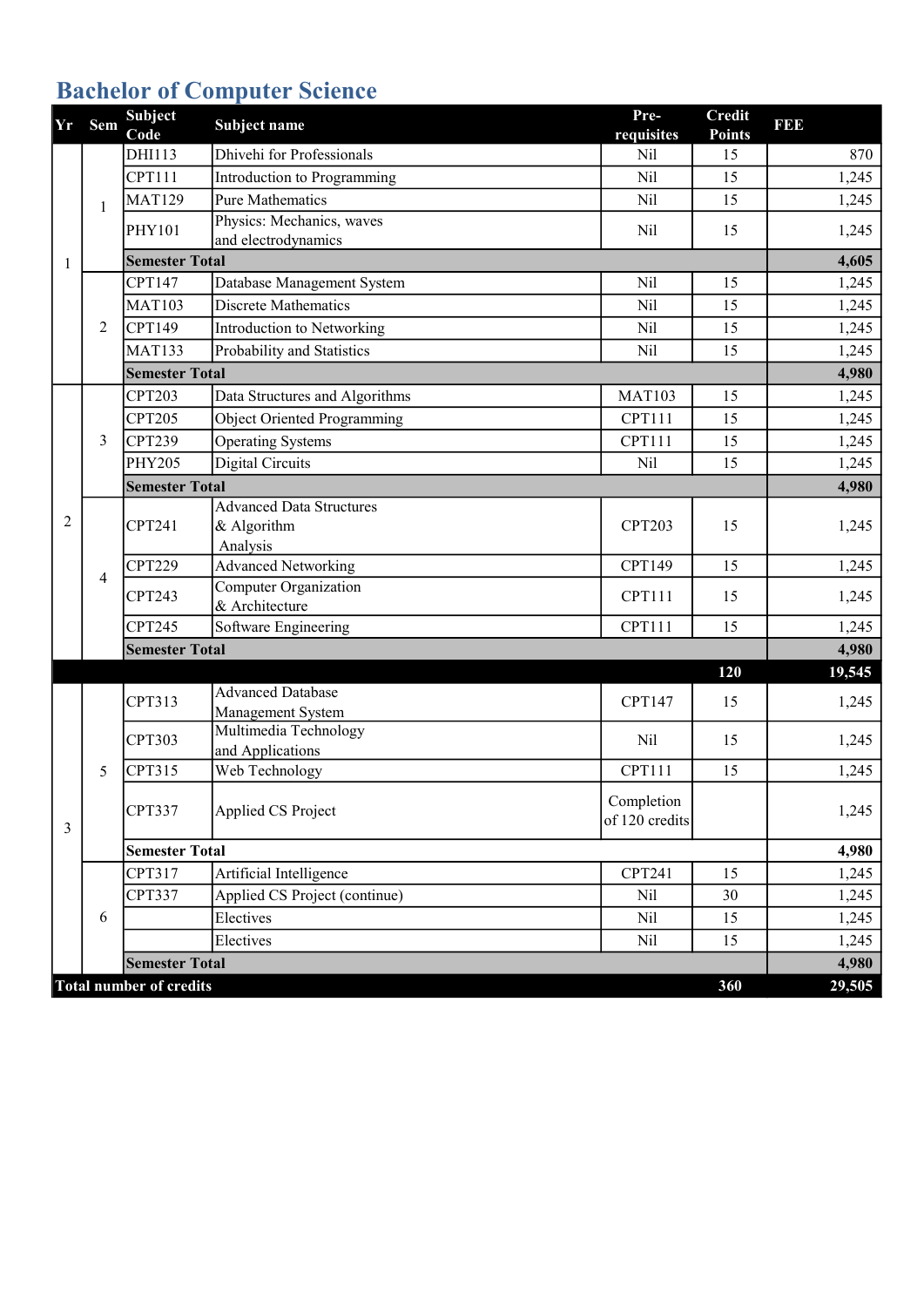#### List of Electives (Choose 2 from the list below)

| #  | <b>Subject</b><br>Code | Subject name                        | Pre-requisites                      | <b>Credit</b><br><b>Points</b> | <b>BBB</b> |
|----|------------------------|-------------------------------------|-------------------------------------|--------------------------------|------------|
| 1  | CPT319                 | Mobile Applications                 | CPT11                               | 15                             | 1,245      |
| 2  | CPT321                 | Sensor Networking & Applications    | <b>CPT229</b>                       | 15                             | 1,245      |
| 3  | <b>CPT323</b>          | Programming Language                | CPT111,<br>CPT203,                  | 15                             | 1,245      |
|    |                        |                                     | CPT241                              |                                |            |
| 4  | <b>CPT325</b>          | <b>Software Testing</b>             | <b>CPT111</b>                       | 15                             | 1,245      |
| 5  | <b>CPT327</b>          | Human Computer Interaction          | Nil                                 | 15                             | 1,245      |
| 6  | <b>CPT329</b>          | Image Processing                    | <b>CPT111</b>                       | 15                             | 1,245      |
| 7  | CPT331                 | Automata Theory                     | CPT111,<br>CPT203,<br><b>CPT241</b> | 15                             | 1,245      |
| 8  | CPT333                 | Cryptography & Networking Security  | <b>MAT129</b>                       | 15                             | 1,245      |
| 9  | CPT335                 | Distributed Computing               | MAT103,<br><b>CPT229</b>            | 15                             | 1,245      |
| 10 | <b>ENV215</b>          | Geographic Information System (GIS) | Nil                                 | 15                             | 1,245      |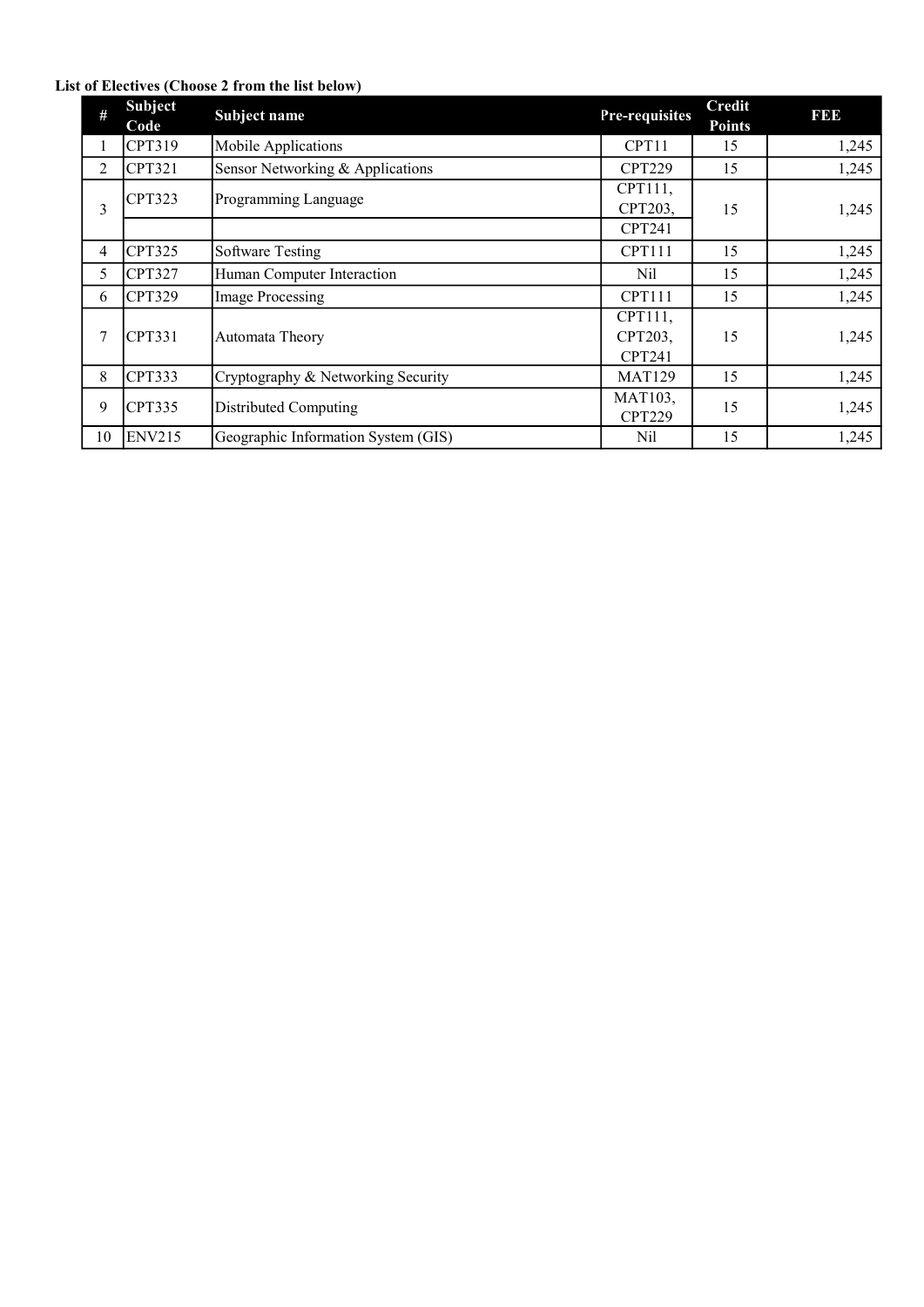# Bachelor in Information Technology 2020

|                | Yr Sem         | Subject<br>Code                                         | <b>Subject Name</b>                        | Pre-<br>requisite        | <b>Credit</b><br><b>Points</b> | <b>REE</b>             |
|----------------|----------------|---------------------------------------------------------|--------------------------------------------|--------------------------|--------------------------------|------------------------|
|                |                | <b>BUS103</b>                                           | <b>Business Communications</b>             | Nil                      | 15                             | 1,320                  |
|                |                | <b>CPT111</b>                                           | Introduction to Programming                | Nil                      | 15                             | 1,245                  |
|                | 1              | <b>CPT223</b>                                           | System Analysis and Design                 | Nil                      | 15                             | 1,245                  |
|                |                | DHI113                                                  | Dhivehi for Professional                   | Nil                      | 15                             | 870                    |
|                |                | <b>Semester Total</b>                                   |                                            |                          | 60                             | 4,680                  |
| 1              |                | <b>CPT205</b>                                           | Object Oriented Programming                | <b>CPT111</b>            | 15                             | 1,245                  |
|                |                | <b>MAT103</b>                                           | Discrete Mathematics                       | Nil                      | 15                             |                        |
|                | $\overline{2}$ | CPT149                                                  | Introduction to Networking                 | Nil                      | 15                             | 1,245                  |
|                |                | CPT117                                                  | Visual Basic Programming                   | <b>CPT111</b>            | 15                             | 1,245                  |
|                |                |                                                         |                                            |                          |                                |                        |
|                |                | <b>Semester Total</b>                                   |                                            |                          | 60                             | 3,735                  |
|                |                | <b>CPT203</b>                                           | Data Structures and Algorithms             | CPT111,<br><b>MAT103</b> | 15                             | 1,245                  |
|                |                | CPT211                                                  | Database Systems                           | Nil                      | 15                             | 1,245                  |
|                | 3              | <b>CPT229</b>                                           | Advanced Networking and Telecommunications | <b>CPT107</b>            | 15                             | 1,245                  |
|                |                |                                                         | Elective (Any 200 level)                   |                          | 15                             | 1,245                  |
| $\overline{2}$ |                | <b>Semester Total</b>                                   |                                            |                          | 60                             | 5,055-5,130            |
|                |                | <b>CPT231</b>                                           | Helpdesk and Service Provision             | Nil                      | 15                             | 1,245                  |
|                |                | <b>MGT215</b>                                           | Project Management                         | Nil                      | 15                             |                        |
|                |                |                                                         |                                            |                          |                                |                        |
|                | 4              | <b>CPT245</b>                                           | Software Engineering                       | Nil                      | 15                             | 1,245                  |
|                |                | CPT239                                                  | <b>Operating Systems</b>                   | CPT111                   | 15                             | 1,245                  |
|                |                | <b>Semester Total</b>                                   |                                            |                          | 60                             | 3,735                  |
|                |                | CPT315                                                  | Web technology                             | CPT111                   | 15                             | 1,245                  |
|                |                | <b>CPT305</b>                                           | Data and Process Modelling                 | <b>CPT205</b>            | 15                             | 1,245                  |
|                | 5              | CPT339                                                  | Logical and Physical Database design       | CPT211                   | 15                             | 1,245                  |
|                |                | CPT311                                                  | <b>Applied IT Project</b>                  | Nil                      | 15                             | 1,245                  |
|                |                | <b>Semester Total</b>                                   |                                            |                          | 60                             | 4,980                  |
| 3              |                | <b>CPT303</b>                                           | Multimedia Technology and Applications     | Nil                      | 15                             | 1,245                  |
|                |                | <b>MGT307</b>                                           | IT Management                              | Nil                      | 15                             | 1,320                  |
|                | 6              | CPT327                                                  | Human Computer Interaction                 | Nil                      | 15                             | 1,245                  |
|                |                | CPT311                                                  | Applied IT Project                         | Nil                      | 15                             | 1,245                  |
|                |                | <b>Semester Total</b><br><b>Total number of credits</b> |                                            |                          | 60<br>360                      | 5,055<br>30,105-30,180 |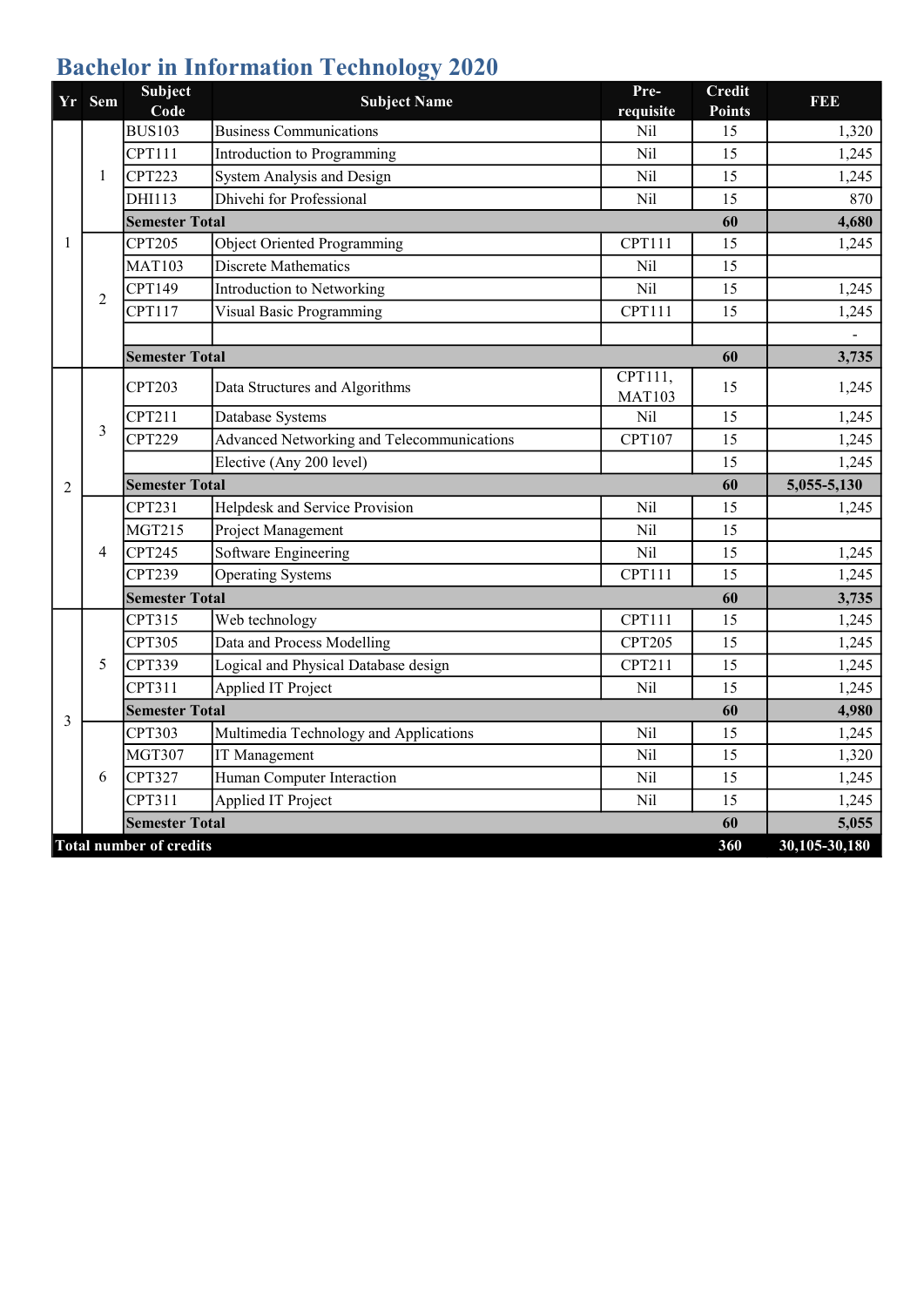## **Bachelor of Science (Biology)**

|   | Yr Sem | Subject<br>Code                | Subject name                                       | Pre-<br>requisites | <b>Credit</b><br><b>Points</b> | <b>BBB</b> |
|---|--------|--------------------------------|----------------------------------------------------|--------------------|--------------------------------|------------|
|   |        | <b>SCI107</b>                  | Scientific and Analytical Skills                   | <b>NIL</b>         | 15                             | 1,245      |
|   |        | <b>MAT131</b>                  | Mathematics for Scientists                         | <b>NIL</b>         | 15                             | 1,245      |
|   | 1      | <b>BIO121</b>                  | Biology of Cell and Organism                       | <b>NIL</b>         | 15                             | 1,245      |
|   |        | PHY113                         | Principles of Physics                              | <b>NIL</b>         | 15                             | 1,245      |
| 1 |        | <b>Semester Total</b>          |                                                    |                    |                                | 4,980      |
|   |        | <b>CHE109</b>                  | Inorganic and Physical Chemistry I                 | <b>NIL</b>         | 15                             | 1,245      |
|   |        | <b>CHE111</b>                  | Organic Chemistry I                                | <b>NIL</b>         | 15                             | 1,245      |
|   | 2      | <b>BIO123</b>                  | Life on Earth                                      | <b>NIL</b>         | 15                             | 1,245      |
|   |        | PHY115                         | Thermodynamics and Modern Physics                  | <b>NIL</b>         | 15                             | 1,245      |
|   |        | <b>Semester Total</b>          |                                                    |                    |                                | 4,980      |
|   |        |                                |                                                    |                    | 120                            | 9,960      |
|   |        | <b>SCI205</b>                  | Research Methods and<br><b>Experimental Design</b> | <b>NIL</b>         | 15                             | 1,245      |
|   | 3      | <b>CHE207</b>                  | <b>Instrumental Analysis</b>                       | <b>SCI107</b>      | 15                             | 1,245      |
|   |        | <b>BIO219</b>                  | Biochemistry & Molecular Biology                   | <b>BIO121</b>      | 15                             | 1,245      |
|   |        | <b>BIO221</b>                  | Human Anatomy, Physiology<br>& Pharmacology        | <b>BIO121</b>      | 15                             | 1,245      |
| 2 |        | <b>Semester Total</b>          |                                                    |                    |                                | 4,980      |
|   |        | <b>ENV219</b>                  | Ecology and Environmental Systems                  | <b>NIL</b>         | 15                             | 1,245      |
|   |        | <b>BIO223</b>                  | Marine Biology                                     | <b>NIL</b>         | 15                             | 1,245      |
|   | 4      | <b>BIO225</b>                  | Microbiology                                       | <b>NIL</b>         | 15                             | 1,245      |
|   |        | <b>MED209</b>                  | Human Health & Disease                             | <b>BIO121</b>      | 15                             | 1,245      |
|   |        | <b>Semester Total</b>          |                                                    |                    |                                | 4,980      |
|   |        |                                |                                                    |                    | 240                            | 19,920     |
|   |        | <b>SCI319</b>                  | <b>Science Communication</b>                       | Nil                | 15                             | 1,245      |
|   |        | <b>SCI321</b>                  | Research Project                                   | <b>SCI205</b>      | 15                             | 1,245      |
|   | 5      |                                | Choose from list below                             |                    | 15                             | 1,245      |
|   |        |                                | Choose from list below                             |                    | 15                             | 1,245      |
| 3 |        | <b>Semester Total</b>          |                                                    |                    |                                | 4,980      |
|   |        | <b>SCI323</b>                  | Science and Society                                | Nil                | 15                             | 1,245      |
|   |        | <b>SCI321</b>                  | Research Project (continuing)                      |                    | 15                             | 1,245      |
|   | 6      |                                | Choose from list below                             |                    | 15                             | 1,245      |
|   |        |                                | Choose from list below                             |                    | 15                             | 1,245      |
|   |        | <b>Semester Total</b>          |                                                    |                    |                                | 4,980      |
|   |        | <b>Total number of credits</b> |                                                    |                    | 360                            | 29,880     |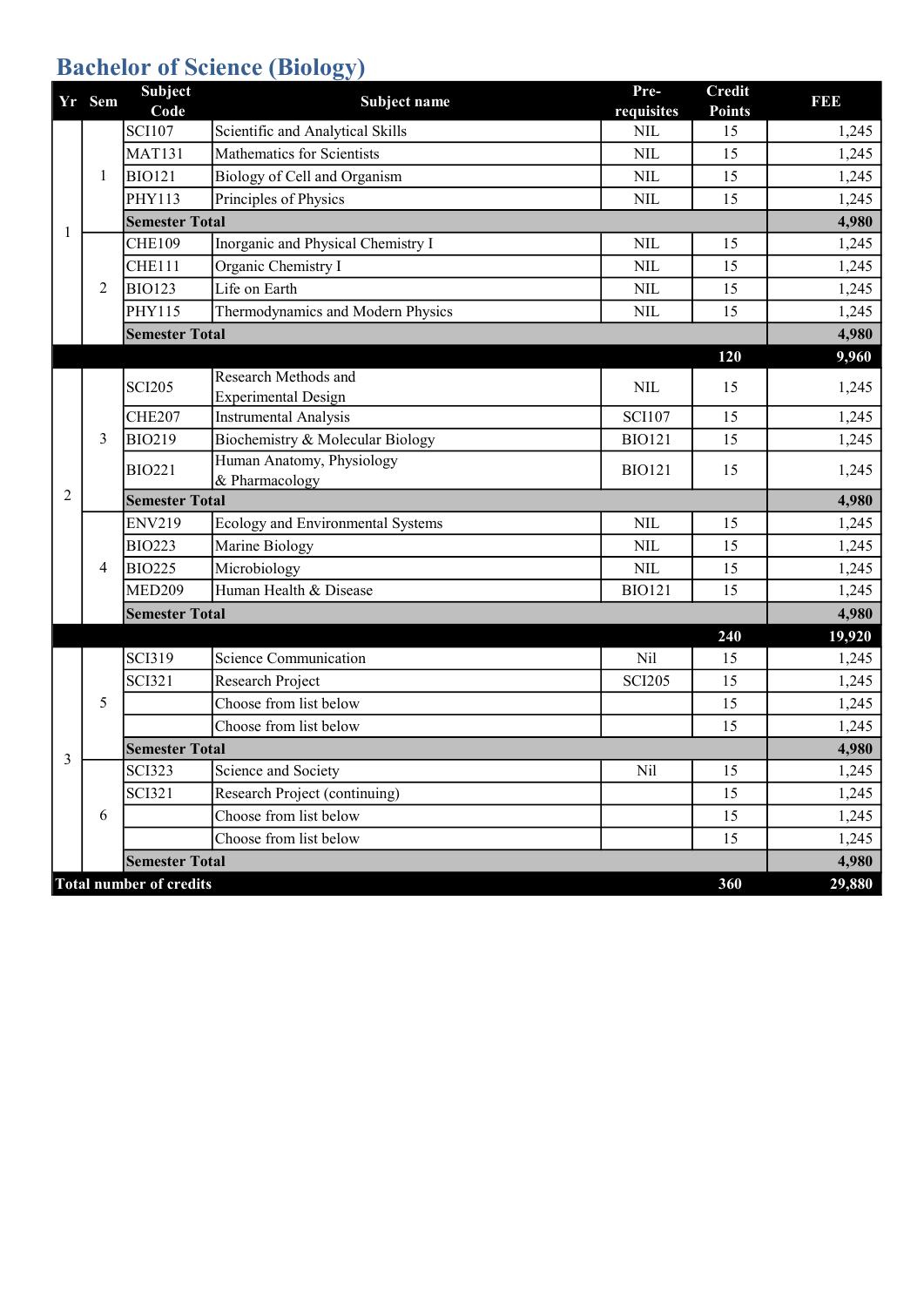# Bachelor of Science (Chemistry)

|                | Yr Sem         | <b>Subject</b><br>Code         | Subject name                                       | Pre-<br>requisites | <b>Credit</b><br><b>Points</b> | <b>BBB</b> |
|----------------|----------------|--------------------------------|----------------------------------------------------|--------------------|--------------------------------|------------|
|                |                | <b>SCI107</b>                  | Scientific and Analytical Skills                   | <b>NIL</b>         | 15                             | 1,245      |
|                |                | <b>MAT131</b>                  | Mathematics for Scientists                         | <b>NIL</b>         | 15                             | 1,245      |
|                | 1              | <b>BIO121</b>                  | Biology of Cell and Organism                       | <b>NIL</b>         | 15                             | 1,245      |
|                |                | <b>PHY113</b>                  | Principles of Physics                              | <b>NIL</b>         | 15                             | 1,245      |
|                |                | mester Total                   |                                                    |                    |                                | 4,980      |
| 1              |                | <b>CHE109</b>                  | Inorganic and Physical Chemistry I                 | <b>NIL</b>         | 15                             | 1,245      |
|                |                | <b>CHE111</b>                  | Organic Chemistry I                                | <b>NIL</b>         | 15                             | 1,245      |
|                | $\overline{2}$ | <b>BIO123</b>                  | Life on Earth                                      | <b>NIL</b>         | 15                             | 1,245      |
|                |                | PHY115                         | Thermodynamics and Modern<br>Physics               | <b>NIL</b>         | 15                             | 1,245      |
|                |                | mester Total                   |                                                    |                    |                                | 4,980      |
|                |                |                                |                                                    |                    | 120                            | 9,960      |
|                |                | <b>SCI205</b>                  | Research Methods and<br><b>Experimental Design</b> | <b>NIL</b>         | 15                             | 1,245      |
|                | 3              | <b>CHE207</b>                  | <b>Instrumental Analysis</b>                       | <b>SCI107</b>      | 15                             | 1,245      |
|                |                | <b>CHE209</b>                  | Organic Chemistry II                               | <b>CHE111</b>      | 15                             | 1,245      |
|                |                | <b>CHE211</b>                  | <b>Environmental Chemistry</b>                     | <b>NIL</b>         | 15                             | 1,245      |
| $\overline{2}$ |                | mester Total                   |                                                    |                    |                                | 4,980      |
|                |                | <b>CHE213</b>                  | Fundamentals of Analytic Chemistry                 | <b>NIL</b>         | 15                             | 1,245      |
|                |                | <b>CHE219</b>                  | Material Science                                   | <b>NIL</b>         | 15                             | 1,245      |
|                | 4              | <b>CHE215</b>                  | Medicinal Chemistry                                | <b>CHE209</b>      | 15                             | 1,245      |
|                |                | <b>CHE217</b>                  | Inorganic and Physical Chemistry II                | <b>CHE109</b>      | 15                             | 1,245      |
|                |                | mester Total                   |                                                    |                    |                                | 4,980      |
|                |                |                                |                                                    |                    | 240                            | 19,920     |
|                |                | <b>SCI319</b>                  | <b>Science Communication</b>                       | Nil                | 15                             | 1,245      |
|                |                | <b>SCI321</b>                  | Research Project                                   | <b>SCI205</b>      | 15                             | 1,245      |
|                | 5              |                                | Choose from list below                             | Nil                | 15                             | 1,245      |
|                |                |                                | Choose from list below                             | Nil                | 15                             | 1,245      |
| 3              |                | mester Total                   |                                                    |                    |                                | 4,980      |
|                |                | <b>SCI323</b>                  | Science and Society                                | Nil                | 15                             | 1,245      |
|                |                | <b>SCI321</b>                  | Research Project (continuing)                      | Nil                | 15                             | 1,245      |
|                | 6              |                                | Choose from list below                             | Nil                | 15                             | 1,245      |
|                |                |                                | Choose from list below                             | Nil                | 15                             | 1,245      |
|                |                | mester Total                   |                                                    |                    |                                | 4,980      |
|                |                | <b>Total number of credits</b> |                                                    |                    | 360                            | 29,880     |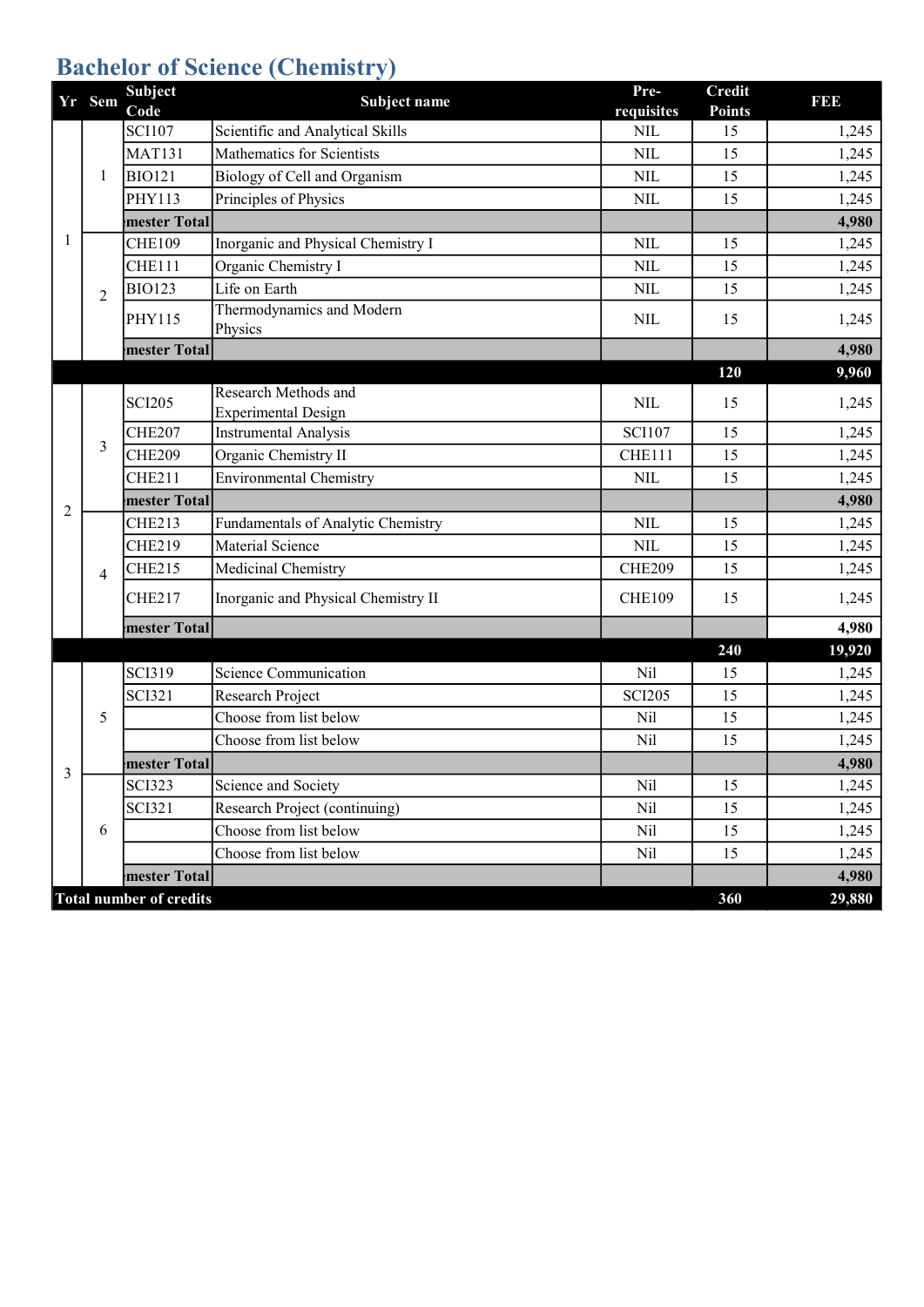# **Bachelor of Science (Physics)**

|   | Yr Sem | <b>Subject</b><br>Code         | <b>Subject Name</b>                          | Pre-<br>requisites | <b>Credit</b><br><b>Points</b> | I 31 31 3 |
|---|--------|--------------------------------|----------------------------------------------|--------------------|--------------------------------|-----------|
|   |        | <b>SCI107</b>                  | Scientific and Analytical Skills             | Nil                | 15                             | 1,245     |
|   |        | <b>MAT131</b>                  | Mathematics for Scientists                   | Nil                | 15                             | 1,245     |
|   | 1      | <b>BIO121</b>                  | Biology of Cell and Organism                 | Nil                | 15                             | 1,245     |
|   |        | PHY113                         | Principles of Physics                        | Nil                | 15                             | 1,245     |
| 1 |        | mester Total                   |                                              |                    |                                | 4,980     |
|   |        | <b>CHE109</b>                  | Inorganic and Physical Chemistry I           | Nil                | 15                             | 1,245     |
|   |        | <b>CHE111</b>                  | Organic Chemistry I                          | Nil                | 15                             | 1,245     |
|   | 2      | <b>BIO123</b>                  | Life on Earth                                | Nil                | 15                             | 1,245     |
|   |        | PHY115                         | Thermodynamics and Modern Physics            | Nil                | 15                             | 1,245     |
|   |        | mester Total                   |                                              |                    |                                | 4,980     |
|   |        |                                |                                              |                    | 120                            | 9,960     |
|   |        | <b>SCI205</b>                  | Research Methods and Experimental<br>Design  | Nil                | 15                             | 1,245     |
|   | 3      | <b>MAT213</b>                  | Mathematics for Physicist                    | <b>MAT131</b>      | 15                             | 1,245     |
|   |        | <b>ENV219</b>                  | Green Buildings and Sustainability           | Nil                | 15                             | 1,245     |
|   |        | <b>ENV221</b>                  | Earth System Science                         | Nil                | 15                             | 1,245     |
|   |        | mester Total                   |                                              |                    |                                | 4,980     |
| 2 |        | PHY211                         | <b>Electrical Technology</b>                 | PHY113             | 15                             | 1,245     |
|   |        | <b>PHY209</b>                  | <b>Electronics and Electrical Principles</b> | Nil                | 15                             | 1,245     |
|   | 4      | PHY213                         | Power Generation                             | Nil                | 15                             | 1,245     |
|   |        | <b>PHY207</b>                  | <b>Quantum Physics</b>                       | PHY115             | 15                             | 1,245     |
|   |        | mester Total                   |                                              |                    |                                | 4,980     |
|   |        |                                |                                              |                    | 240                            | 19,920    |
|   |        | <b>SCI319</b>                  | <b>Science Communication</b>                 | Nil                | 15                             | 1,245     |
|   |        | <b>SCI321</b>                  | Research Project                             | <b>SCI205</b>      | 15                             | 1,245     |
|   | 5      |                                | Choose from list below                       | Nil                | 15                             | 1,245     |
|   |        |                                | Choose from list below                       | Nil                | 15                             | 1,245     |
| 3 |        | mester Total                   |                                              |                    |                                | 4,980     |
|   |        | <b>SCI323</b>                  | Science and Society                          | Nil                | 15                             | 1,245     |
|   |        | <b>SCI321</b>                  | Research Project (continuing)                | Nil                | 15                             | 1,245     |
|   | 6      |                                | Choose from list below                       | Nil                | 15                             | 1,245     |
|   |        |                                | Choose from list below                       | Nil                | 15                             | 1,245     |
|   |        | mester Total                   |                                              |                    |                                | 4,980     |
|   |        | <b>Total number of credits</b> |                                              |                    | 360                            | 29,880    |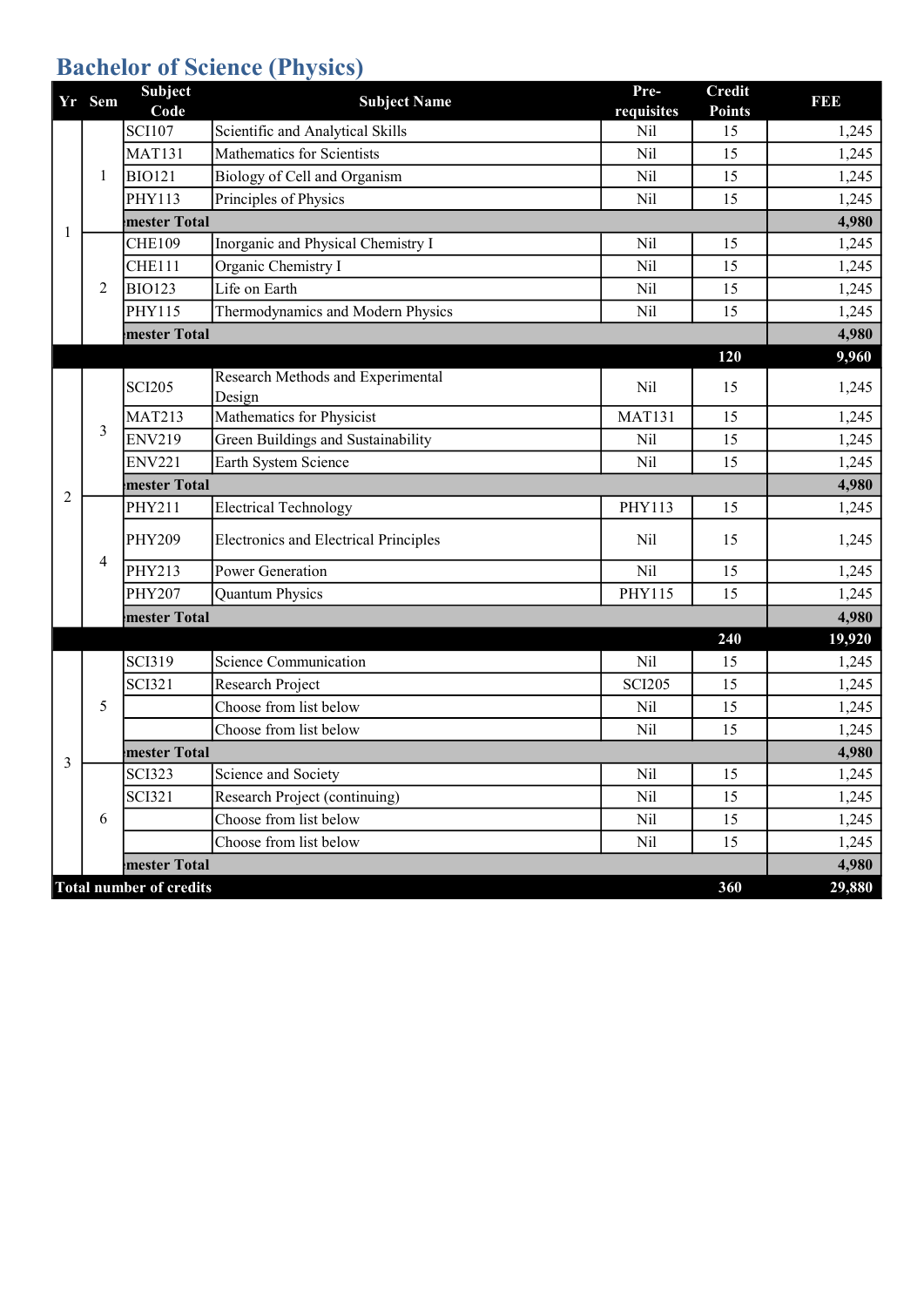#### LIST OF ELECTIVES FOR BACHELOR OF SCIENCE

#### Select 4 electives, maximum 2 subjects of 200 level can be selected

| #  | <b>Subject</b><br>Code | Subject name                                              | Pre-requisite | <b>Credit</b><br><b>Points</b> | I 31 31 3 |
|----|------------------------|-----------------------------------------------------------|---------------|--------------------------------|-----------|
| 1  | <b>BIO219</b>          | Biochemistry and Molecular Biology                        | <b>BIO121</b> | 15                             | 1,245     |
| 2  | <b>BIO221</b>          | Human Anatomy, Physiology and Pharmacology                | <b>BIO121</b> | 15                             | 1,245     |
| 3  | <b>ENV223</b>          | Ecology and Environmental Systems                         | Nil           | 15                             | 1,245     |
| 4  | <b>BIO223</b>          | Marine Biology                                            | Nil           | 15                             | 1,245     |
| 5  | <b>BIO225</b>          | Microbiology                                              | Nil           | 15                             | 1,245     |
| 6  | <b>BIO2XX</b>          | Human Health and Disease                                  | <b>BIO121</b> | 15                             | 1,245     |
| 7  | <b>BIO303</b>          | Concepts of Forensic Biology                              | <b>BIO121</b> | 15                             | 1,245     |
| 8  | <b>BIO305</b>          | <b>Applied Ecology</b>                                    | Nil           | 15                             | 1,245     |
| 9  | <b>BIO307</b>          | Marine Ecosystems                                         | Nil           | 15                             | 1,245     |
| 10 | <b>BIO309</b>          | <b>Biodiversity and Conservation</b>                      | Nil           | 15                             | 1,245     |
| 11 | <b>BIO3XX</b>          | Resource Security and Sustainability                      | Nil           | 15                             | 1,245     |
| 12 | <b>BIO311</b>          | Food and Environmental Microbiology                       | <b>BIO225</b> | 15                             | 1,245     |
| 13 | <b>BIO313</b>          | Applied Molecular Biology and<br><b>Bioinformatics</b>    | <b>BIO219</b> | 15                             | 1,245     |
| 14 | <b>BIO3XX</b>          | <b>Infectious Disease Control</b>                         | <b>BIO225</b> | 15                             | 1,245     |
| 15 | <b>PUB321</b>          | Health Promotion and Public Health                        | Nil           | 15                             | 1,245     |
| 17 | <b>BIO315</b>          | <b>Blood and Tissue Science</b>                           | <b>BIO221</b> | 15                             | 1,245     |
| 18 | <b>BIO317</b>          | Pharmacology and Toxicology                               | <b>BIO221</b> | 15                             | 1,245     |
| 19 | CHE207                 | <b>Instrumental Analysis</b>                              | <b>SCI107</b> | 15                             | 1,245     |
| 20 | <b>CHE209</b>          | Organic Chemistry II                                      | <b>CHE111</b> | 15                             | 1,245     |
| 21 | <b>CHE211</b>          | <b>Environmental Chemistry</b>                            | Nil           | 15                             | 1,245     |
| 22 | <b>CHE213</b>          | Fundamentals of Analytical Chemistry                      | Nil           | 15                             | 1,245     |
| 23 | <b>CHE219</b>          | Material Science                                          | Nil           | 15                             | 1,245     |
| 24 | <b>CHE215</b>          | Medicinal Chemistry                                       | CHE111        | 15                             | 1,245     |
| 25 | <b>CHE217</b>          | Inorganic and Physical Chemistry II                       | <b>CHE109</b> | 15                             | 1,245     |
| 26 | <b>CHE301</b>          | Plant and Soil Science                                    | Nil           | 15                             | 1,245     |
| 27 | <b>CHE303</b>          | Forensic Chemistry                                        | <b>CHE207</b> | 15                             | 1,245     |
| 28 | <b>CHE305</b>          | Food Chemistry and Analysis                               | Nil           | 15                             | 1,245     |
| 29 | <b>CHE307</b>          | <b>Analytical Chemistry</b>                               | Nil           | 15                             | 1,245     |
| 30 | <b>ENV219</b>          | Green Buildings and Sustainability                        | Nil           | 15                             | 1,245     |
| 31 | <b>ENV221</b>          | Earth System Science                                      | Nil           | 15                             | 1,245     |
| 32 | PHY211                 | <b>Electrical Technology</b>                              | PHY113        | 15                             | 1,245     |
| 33 | <b>PHY209</b>          | <b>Electronics and Electrical Principals</b>              | Nil           | 15                             | 1,245     |
| 34 | PHY213                 | <b>Power Generation</b>                                   | Nil           | 15                             | 1,245     |
| 35 | <b>PHY207</b>          | <b>Quantum Physics</b>                                    | PHY115        | 15                             | 1,245     |
| 36 | <b>PHY301</b>          | Simulations                                               | Nil           | 15                             | 1,245     |
| 37 | <b>PHY303</b>          | Atmosphere and Oceans                                     | PHY2XX        | 15                             | 1,245     |
| 38 | <b>PHY305</b>          | <b>Medical Physics</b>                                    | PHY113        | 15                             | 1,245     |
| 39 | PHY311                 | Electronics                                               | PHY2XX        | 15                             | 1,245     |
| 40 | <b>PHY303</b>          | Mechatronics                                              | PHY113        | 15                             | 1,245     |
| 41 | PHY313                 | Telecommunication Systems                                 | PHY113        | 15                             | 1,245     |
| 42 | <b>PHY307</b>          | Renewable Energy                                          | Nil           | 15                             | 1,245     |
| 43 | <b>PHY309</b>          | Digital Circuits                                          | Nil           | 15                             | 1,245     |
| 44 | <b>ENV319</b>          | Earth System Science                                      | Nil           | 15                             | 1,245     |
| 45 | <b>ENV321</b>          | Fisheries Management and<br>Agriculture                   | Nil           | 15                             | 1,245     |
| 46 | <b>ENV323</b>          | Pollution Prevention and Control                          | Nil           | 15                             | 1,245     |
| 47 | <b>ENV325</b>          | Meteorology                                               | Nil           | 15                             | 1,245     |
| 48 | <b>ENV221</b>          | Geographic Information System<br>(GIS) and Remote Sensing | Nil           | 15                             | 1,245     |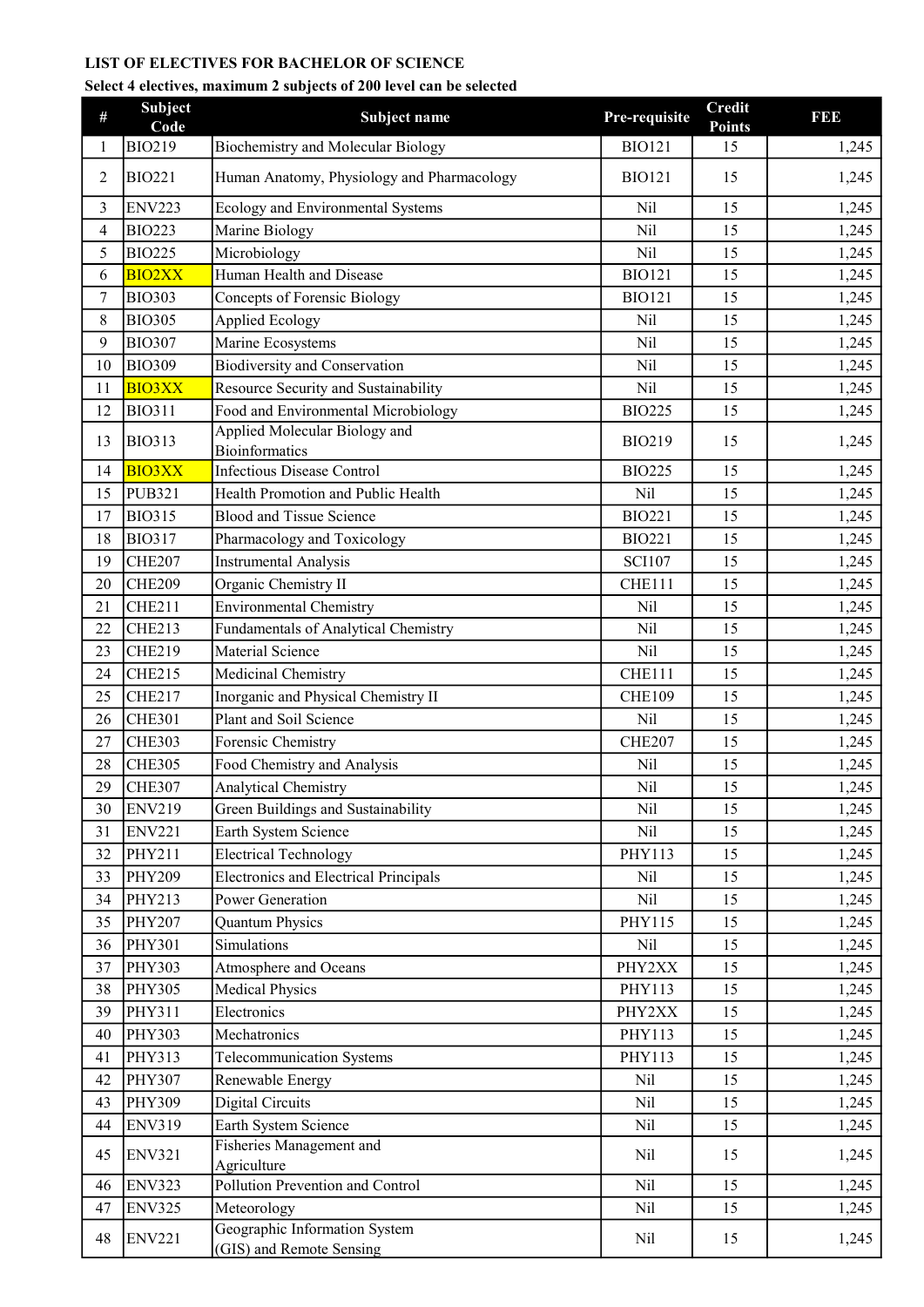### Advanced Diploma in Environmental Management Bachelor of Environmental Management

|   | Yr Sem | Subject<br>Code       | <b>Subject Name</b>                                       | Pre-<br>requisite        | <b>Credit</b><br><b>Points</b> | <b>REE</b> |
|---|--------|-----------------------|-----------------------------------------------------------|--------------------------|--------------------------------|------------|
|   |        | <b>BIO123</b>         | Life on Earth                                             | <b>Nil</b>               | 15                             | 1,245      |
|   |        | <b>SCI107</b>         | Scientific and Analytical Skills                          | Nil                      | 15                             | 1,245      |
|   |        | <b>ENV101</b>         | Global Environmental issues<br>in a local context         | Nil                      | 15                             | 1,245      |
|   | 1      | <b>ENV105</b>         | <b>Environment and Community Health</b>                   | Nil                      | 15                             | 1,245      |
|   |        | DHI113                | Dhivehi for Professional                                  | Nil                      | Non-credit                     |            |
| 1 |        | <b>Semester Total</b> |                                                           |                          |                                | 4,980      |
|   |        | <b>ENV111</b>         | <b>Field Techniques</b>                                   | Nil                      | 15                             | 1,245      |
|   |        | <b>ENV103</b>         | Introduction to earth and<br>marine sciences              | Nil                      | 15                             | 1,245      |
|   | 2      | <b>ENV109</b>         | Sustainable Human Development                             | Nil                      | 15                             | 1,245      |
|   |        | <b>BIO103</b>         | Plants and Ecology                                        | Nil                      | 15                             | 1,245      |
|   |        | <b>Semester Total</b> |                                                           |                          |                                | 4,980      |
|   |        | <b>BIO211</b>         | <b>Fisheries Biology</b>                                  | Nil                      | 15                             | 1,245      |
|   |        | <b>ENV209</b>         | <b>Natural Resource</b><br>Management                     | Nil                      | 15                             | 1,245      |
|   | 3      | <b>ENV215</b>         | Geographic Information<br>System                          | Nil                      | 15                             | 1,245      |
|   |        | <b>BIO219</b>         | <b>Ecology and Environmental</b><br>Systems               | Nil                      | 15                             | 1,245      |
|   |        | <b>Semester Total</b> |                                                           |                          |                                | 4,980      |
|   |        | <b>ENV201</b>         | <b>Environmental Impact Asssesment</b>                    | Nil                      | 15                             | 1,245      |
|   |        | <b>ENV205</b>         | Ecotourism and Environmental Interpretation               | Nil                      | 15                             | 1,245      |
|   | 4      | <b>SCI205</b>         | Research Methods and<br><b>Experimental Design</b>        | Nil                      | 15                             | 1,245      |
|   |        |                       | Elective 1                                                | Nil                      | 15                             | 1,245      |
|   |        | <b>Semester Total</b> |                                                           |                          |                                | 4,980      |
|   |        |                       | <b>EXIT: Advanced Diploma in Environmental Management</b> |                          | 240                            | 19,920     |
|   |        | <b>ENV305</b>         | Community Development and Education for the Environment   | Nil                      | 15                             | 1,245      |
|   |        | <b>ENV311</b>         | Strategic Environmental Assessment and Planning           | Nil                      | 15                             | 1,245      |
|   | 5      | <b>SCI321</b>         | Research Project                                          | SCI205,<br><b>SCI107</b> | 30                             | 2,490      |
|   |        |                       | Elective 2                                                |                          | 15                             | 1,245      |
|   |        | <b>Semester Total</b> |                                                           |                          |                                | 6,225      |
|   |        | <b>SCI321</b>         | Research Project                                          |                          |                                |            |
|   |        | <b>ENV329</b>         | Marine pollution                                          | Nil                      | 15                             | 1,245      |
|   |        |                       | Elective 3                                                |                          | 15                             | 1,245      |
|   | 6      |                       | Elective 4                                                |                          | 15                             | 1,245      |
|   |        | <b>ENV331</b>         | Affiliate Internship Programme **                         |                          | Non-credit                     |            |
|   |        | <b>Semester Total</b> |                                                           |                          |                                | 3,735      |
|   |        |                       |                                                           | <b>Total Credit</b>      | 360                            | 29,880     |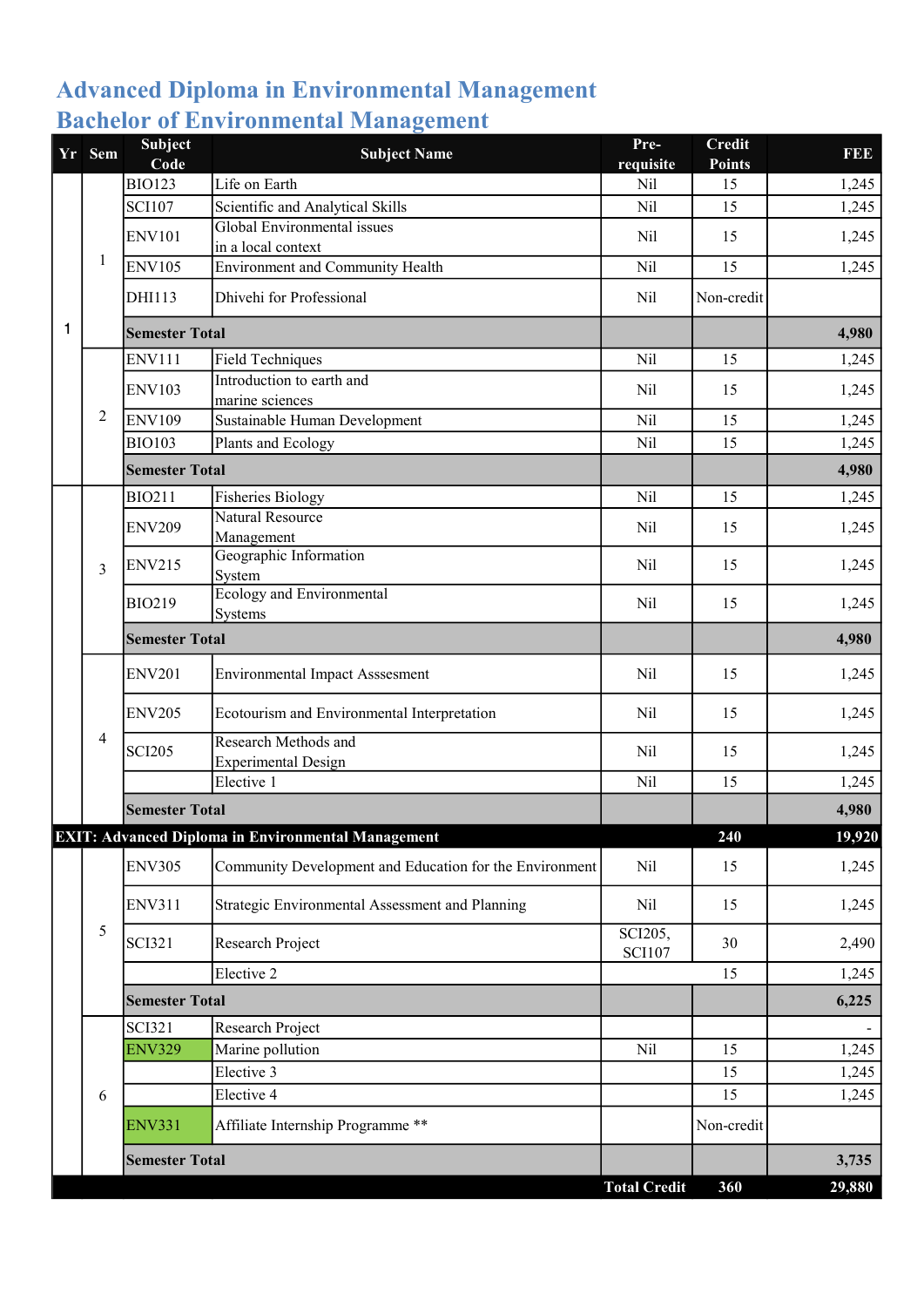#### List of Electives (Choose 2 from the list below)

| $\#$ | <b>Subject</b><br>Code | Subject name                             | Pre-requisites | Credit<br><b>Points</b> | <b>BBB</b> |
|------|------------------------|------------------------------------------|----------------|-------------------------|------------|
|      | <b>BIO203</b>          | <b>Conservation Biology</b>              | Nil            | 15                      | 1,245      |
| 2    | CHE <sub>201</sub>     | Fundamentals of Environmental Chemistry  | Nil            | 15                      | 1,245      |
| 3    | <b>BIO209</b>          | Marine Systems Science                   | Nil            | 15                      | 1,245      |
| 4    | <b>ENV301</b>          | Integrated Marine and Coastal Management | Nil            | 15                      | 1,245      |
| 5    | <b>ENV333</b>          | Climate Change and Adaptation            | Nil            | 15                      | 1,245      |
| 6    | <b>ENV307</b>          | Environmental Economics Policy and Law   | Nil            | 15                      | 1,245      |
| 7    | <b>ENV335</b>          | <b>Fisheries Management</b>              | Nil            | 15                      | 1,245      |
| 8    | <b>ENV203</b>          | <b>Integrated Waste Management</b>       | Nil            | 15                      | 1,245      |
| 9    | <b>PHY303</b>          | Atmosphere and Oceans                    | Nil            | 15                      | 1,245      |
| 10   | <b>SCI323</b>          | Science and Society                      | Nil            | 15                      | 1,245      |
| 11   | <b>BIO307</b>          | Marine Ecosystems                        | Nil            | 15                      | 1,245      |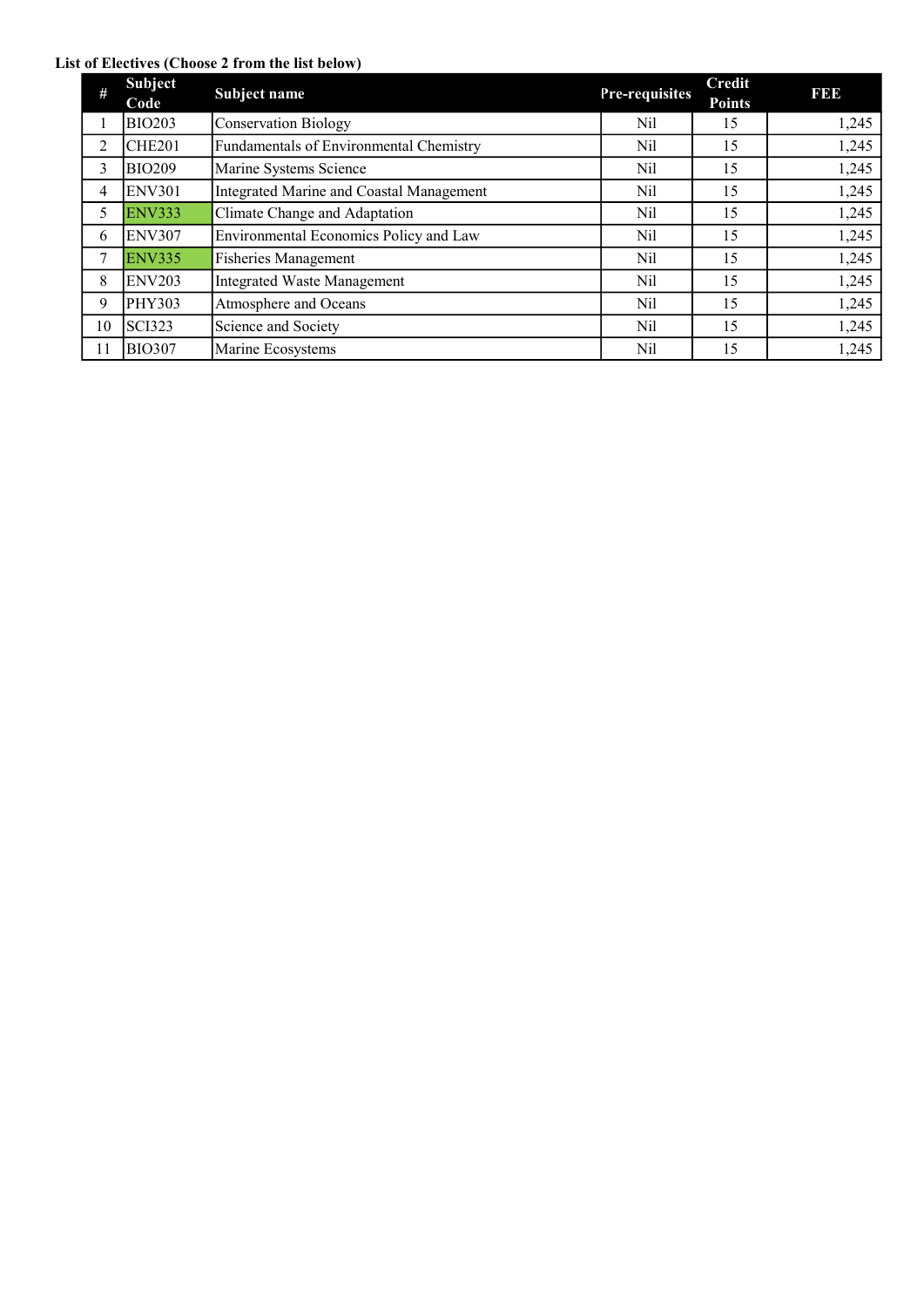## Bachelor of Marine Science

|   | Yr emest            | <b>Subject</b><br>Code | Subject name                                   | Pre-<br>requisites            | <b>Credit</b><br><b>Points</b> | <b>BBB</b> |
|---|---------------------|------------------------|------------------------------------------------|-------------------------------|--------------------------------|------------|
|   |                     | <b>BIO123</b>          | Life on Earth                                  | Nil                           | 15                             | 1,245      |
|   |                     | <b>SCI107</b>          | Scientific and Analytical Skills               | Nil                           | 15                             | 1,245      |
|   | 1                   | <b>ENV101</b>          | Global Environmental Issues in a Local Context | Nil                           | 15                             | 1,245      |
|   |                     | <b>CHE113</b>          | General Chemistry                              | Nil                           | 15                             | 1,245      |
| 1 |                     | <b>Semester Total</b>  |                                                |                               | 60                             | 4,980      |
|   |                     | <b>ENV111</b>          | <b>Field Techniques</b>                        | Nil                           | 15                             | 1,245      |
|   |                     | <b>ENV103</b>          | Introduction to Earth and Marine Sciences      | Nil                           | 15                             | 1,245      |
|   | $\overline{2}$      | <b>BIO121</b>          | Biology of Cells and Organisms                 | Nil                           | 15                             | 1,245      |
|   |                     | <b>BIO103</b>          | Plants and Ecology                             | Nil                           | 15                             | 1,245      |
|   |                     | <b>Semester Total</b>  |                                                |                               | 60                             | 4,980      |
|   |                     | <b>BIO211</b>          | <b>Fisheries Biology</b>                       | <b>BIO121</b>                 | 15                             | 1,245      |
|   |                     | <b>ENV209</b>          | Natural Resource Management                    | Nil                           | 15                             | 1,245      |
|   | 3                   | <b>ENV215</b>          | Geographic Information System                  | Nil                           | 15                             | 1,245      |
|   |                     | <b>BIO219</b>          | Ecology and Environmental Systems              | Nil                           | 15                             | 1,245      |
|   |                     | <b>Semester Total</b>  |                                                |                               | 60                             | 4,980      |
| 2 | 4                   | <b>BIO209</b>          | Marine Systems Science                         | Nil                           | 15                             | 1,245      |
|   |                     | <b>ENV205</b>          | Ecotourism and Environmental Interpretation    | Nil                           | 15                             | 1,245      |
|   |                     | <b>SCI205</b>          | Research Methods and Experimental Design       | Nil                           | 15                             | 1,245      |
|   |                     |                        | Elective1                                      |                               | 15                             | 1,245      |
|   |                     | <b>Semester Total</b>  |                                                |                               | 60                             | 4,980      |
|   |                     | <b>ENV327</b>          | Coral Reef Biology, Ecology and Management     | <b>BIO121</b>                 | 15                             | 1,245      |
|   |                     | <b>SCI321</b>          | Research Project*                              | CI205, SCI10                  | 30                             | 2,490      |
|   | 5                   | <b>SCI323</b>          | Science and Society                            | Nil                           | 15                             | 1,245      |
|   |                     |                        | Elective2                                      |                               | 15                             | 1,245      |
|   |                     | <b>Semester Total</b>  |                                                |                               | 75                             | 6,225      |
| 3 |                     | <b>SCI321</b>          | Research Project * (continuation)              |                               |                                |            |
|   |                     | <b>ENV329</b>          | Marine pollution                               | Nil                           | 15                             | 1,245      |
|   |                     |                        | Elective 3                                     |                               | 15                             | 1,245      |
|   | 6                   |                        | Elective 4                                     |                               | 15                             | 1,245      |
|   |                     | <b>ENV331</b>          | Affiliate Internship Programme **              | After<br>starting 2nd<br>Year |                                |            |
|   |                     | <b>Semester Total</b>  |                                                |                               | 45                             | 3,735      |
|   | <b>Course Total</b> |                        |                                                |                               | 360                            | 29,880     |

#### List of Electives (Choose 2 from the list below)

| # | <b>Subject</b><br>Code | Subject name                                | Pre-requisites | <b>Credit</b><br><b>Points</b> | <b>BBB</b> |
|---|------------------------|---------------------------------------------|----------------|--------------------------------|------------|
|   | <b>ENV203</b>          | Conservation Biology                        | Nil            | 15                             | 1,245      |
| 2 | <b>CHE211</b>          | Environmental Chemistry                     | Nil            | 15                             | 1,245      |
| 3 | <b>ENV301</b>          | Integrated Marine and Coastal<br>Management | Nil            | 15                             | 1,245      |
| 4 | <b>ENV333</b>          | Climate Change and Adaptation               | Nil            | 15                             | 1,245      |
|   | <b>ENV307</b>          | Environmental economics policy<br>and law   | Nil            | 15                             | 1,245      |
| 6 | <b>PHY303</b>          | Atmosphere and Oceans                       | Nil            | 15                             | 1,245      |
|   | <b>BIO307</b>          | Marine Ecosystems                           | Nil            | 15                             | 1,245      |
| 8 | <b>ENV301</b>          | Fisheries Management                        | Nil            | 15                             | 1,245      |
| 9 | <b>ENV305</b>          | Community Development                       | Nil            | 15                             | 1,245      |